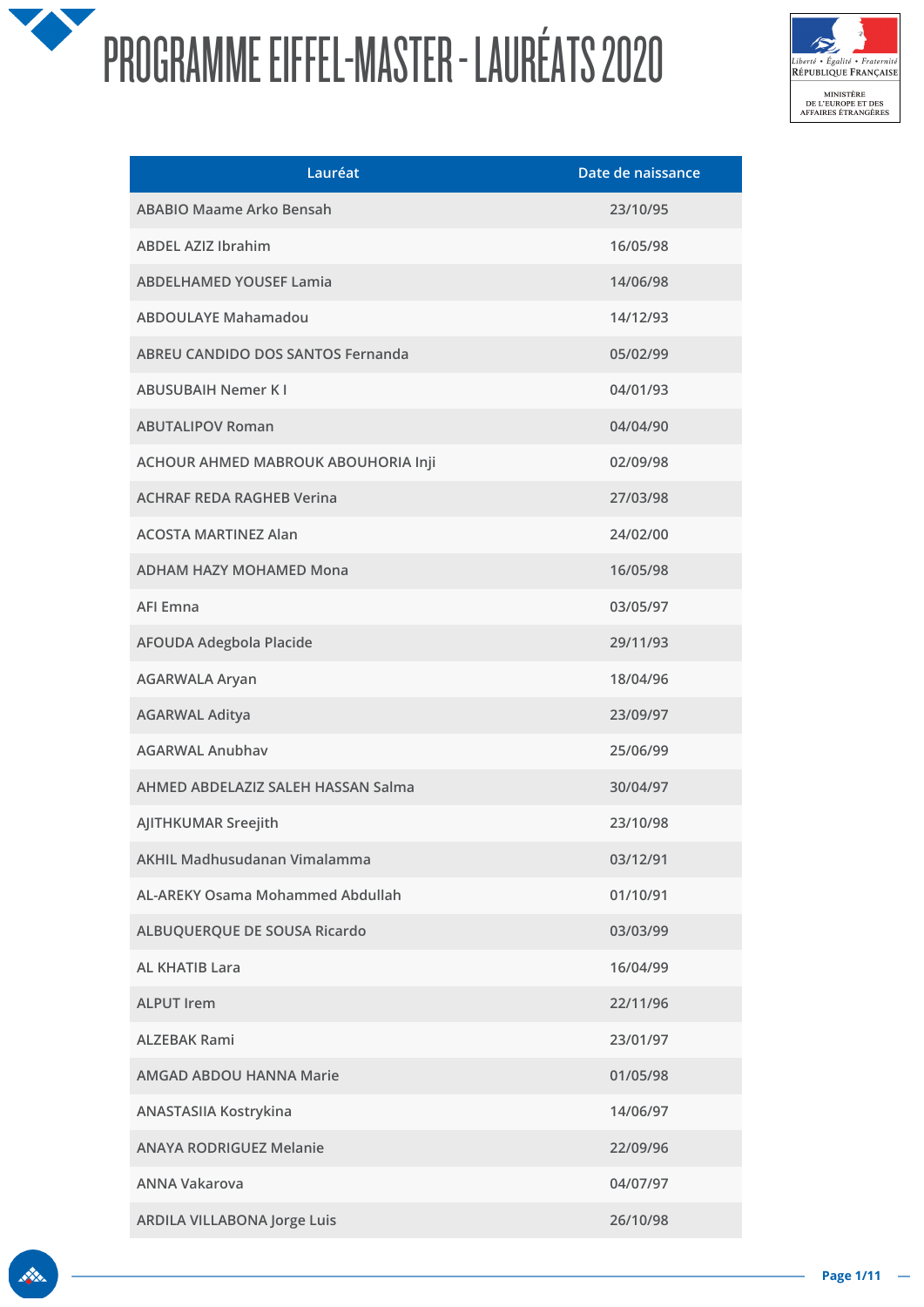

| Lauréat                                      | Date de naissance |
|----------------------------------------------|-------------------|
| <b>ASHRAF Nathalie</b>                       | 16/01/98          |
| <b>ASIK Semih Yildirim</b>                   | 18/11/97          |
| <b>AUGUSMA Anderson</b>                      | 23/09/92          |
| AYA Idrissa Aladji                           | 19/08/97          |
| AZEVEDO TONE Caio Jordan Di Pedro            | 29/06/00          |
| <b>AZIZ Elie</b>                             | 07/03/98          |
| <b>BAKHAREV Konstantin</b>                   | 27/10/97          |
| <b>BANCE Youssouf</b>                        | 24/02/96          |
| <b>BARRERAS URUCHURTU Jesus Alberto</b>      | 26/03/97          |
| <b>BARTALEVICH Siarhei</b>                   | 05/08/91          |
| <b>BAYRAK Bora</b>                           | 07/06/96          |
| <b>BECERRA REYES Laura Carolina</b>          | 01/06/92          |
| <b>BELHADJ Alya</b>                          | 31/03/97          |
| <b>BELKIN Valerii</b>                        | 22/11/93          |
| <b>BELLO Yaovi</b>                           | 19/03/98          |
| <b>BERTICELLI DE FREITAS Abilio Henrique</b> | 19/04/98          |
| <b>BESRAOUI Kaoutar</b>                      | 15/02/99          |
| <b>BHATTACHARYYA Utsav</b>                   | 14/07/94          |
| <b>BOJJA Vineel</b>                          | 07/09/95          |
| <b>BOLISETTY Gopala Krishna Sai Rohan</b>    | 24/09/96          |
| <b>BONKOUNGOU Benewende Diane Rainatou</b>   | 16/08/00          |
| <b>BOUCHE GONZALEZ Osvaldo</b>               | 03/09/96          |
| <b>BRAILKO Oleksandra</b>                    | 15/09/98          |
| <b>BRENER DE FIGUEIREDO Helena</b>           | 20/08/00          |
| <b>BUI Thi Phuong</b>                        | 07/02/97          |
| <b>BURAPEE Wittaya</b>                       | 11/01/95          |
| <b>CACCIABUE Federico Ignacio</b>            | 26/08/96          |
| <b>CAMACHO GARCIAHERREROS Ariana</b>         | 05/03/98          |
| <b>CAMARGO ALVES Isabella</b>                | 10/02/99          |
| <b>CAMPOS JINSI Aisha</b>                    | 21/10/98          |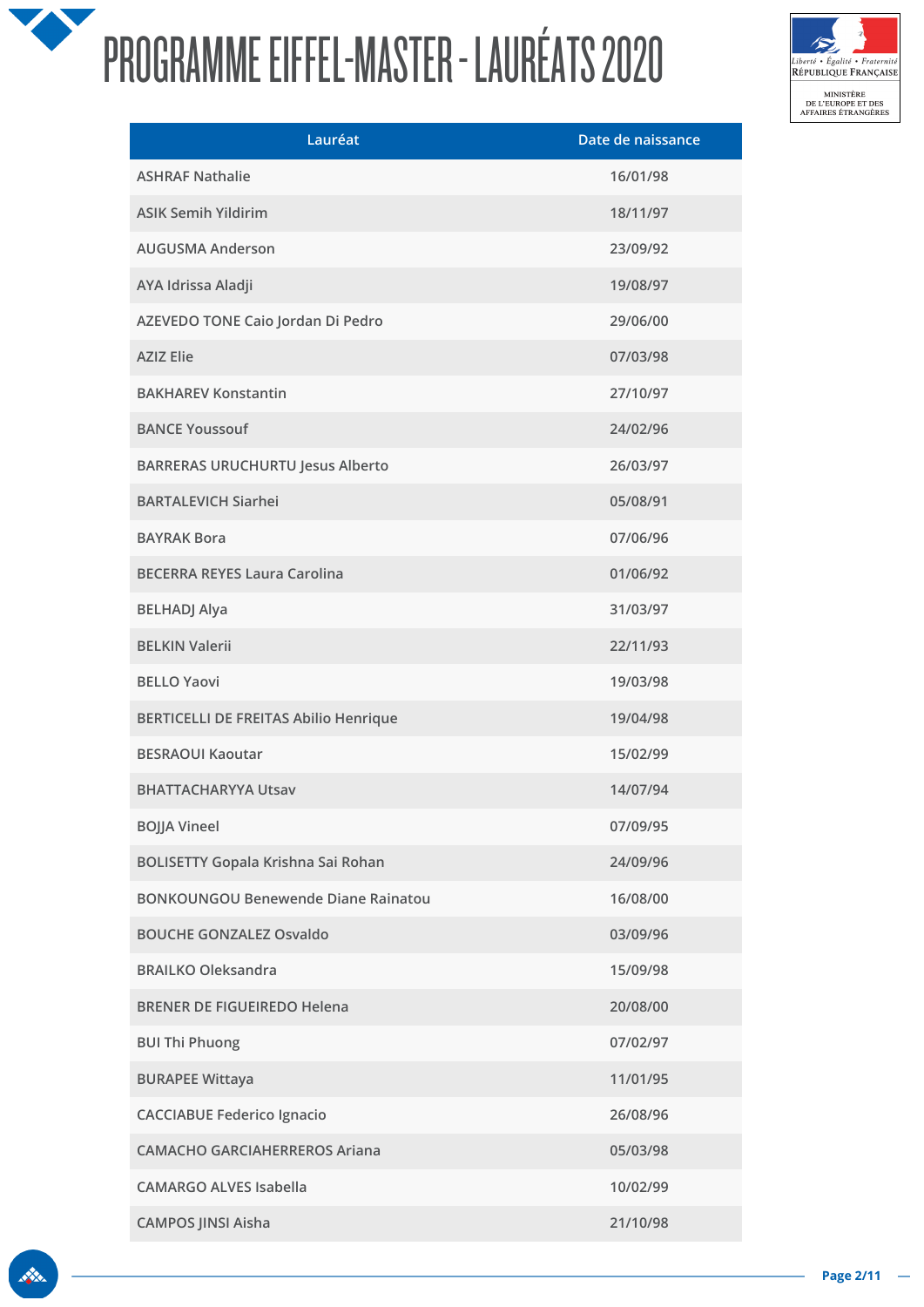

| Lauréat                                   | Date de naissance |
|-------------------------------------------|-------------------|
| <b>CANDIDO ATHANASIO Victor Alexandre</b> | 12/08/00          |
| <b>CARDENAS GUEVARA Lubin Leonardo</b>    | 24/05/99          |
| <b>CARDENAS HURTADO Andres Felipe</b>     | 20/05/94          |
| <b>CARRERO BARRAGAN Albert Steven</b>     | 24/05/95          |
| <b>CAVALCANTE DA SILVA Joao Marcos</b>    | 02/03/99          |
| <b>CENDEJAS JIMENEZ Alberto</b>           | 31/03/98          |
| <b>CENTOFANTI Ezequiel Tomas</b>          | 09/07/97          |
| <b>CHAUDHURI Mohar</b>                    | 17/07/98          |
| <b>CHEAM Vichna</b>                       | 29/06/98          |
| <b>CHEN Chun Wai</b>                      | 08/05/98          |
| <b>CHERIF Ameni</b>                       | 07/01/97          |
| <b>CHHENG Ilay</b>                        | 01/03/97          |
| <b>CHHOUT Laychiva</b>                    | 07/07/99          |
| <b>CHIRAN Alexandru Catalin</b>           | 11/06/97          |
| <b>CHUMAKOV Anton</b>                     | 19/04/99          |
| <b>CISSOKO Oumou</b>                      | 15/12/00          |
| <b>CLEMENT Landy</b>                      | 17/01/91          |
| <b>CONTRERAS GARZA Renata</b>             | 23/07/98          |
| <b>CORREIA GARCIA Bruno</b>               | 02/04/00          |
| <b>COULIBALY Oumar</b>                    | 29/11/99          |
| <b>CUBILLOS BOHORQUEZ Natalia</b>         | 10/07/95          |
| <b>DABOU Yrabo</b>                        | 31/12/92          |
| <b>DA COSTA GUEDES Thalis</b>             | 17/08/97          |
| DE ANDRADE BARBALHO Luiz Henrique         | 13/11/98          |
| DE CAMPOS SOARES Milena                   | 15/04/98          |
| DE FREITAS SIQUEIRA Henrique              | 05/07/00          |
| DE OLIVEIRA SABINO Thales                 | 21/12/96          |
| <b>DERBAL Afraa Ibtissem</b>              | 27/11/96          |
| <b>DESAI Devanshi Vikas</b>               | 31/08/96          |
| DE SOUZA SA Leonardo                      | 20/01/99          |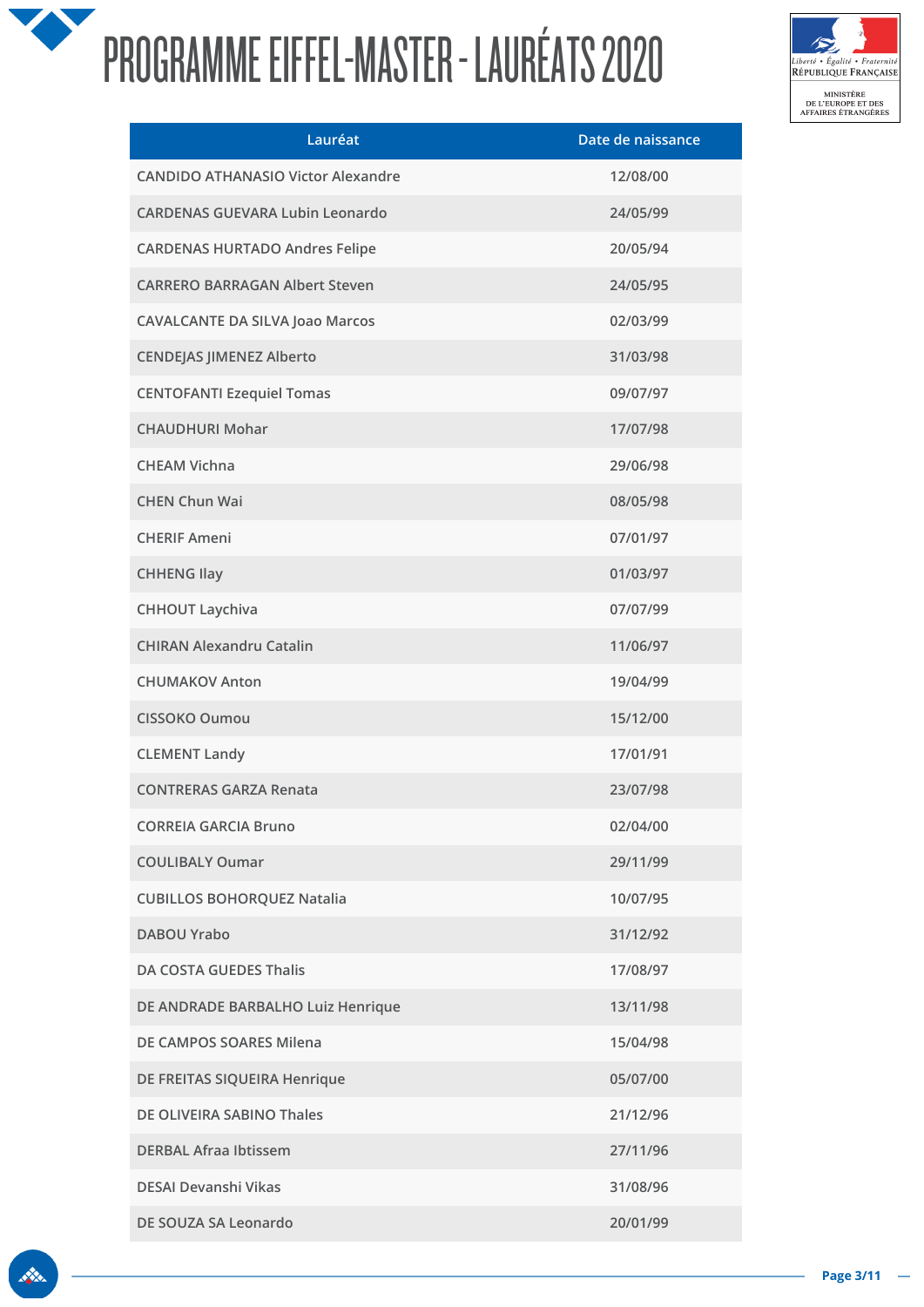

| Lauréat                                  | Date de naissance |
|------------------------------------------|-------------------|
| <b>D'HAITI Rony</b>                      | 15/07/92          |
| DJIA NKEMEGNI Daril Junior               | 09/03/96          |
| <b>DJIMENE TSOTSOP Staelle</b>           | 21/01/98          |
| DO NASCIMENTO JUNIOR Valmir              | 01/08/99          |
| <b>DONGMO TIOGUIM Gilchrist Loic</b>     | 22/07/98          |
| DOS SANTOS DO NASCIMENTO Daniel Elias    | 06/10/99          |
| <b>DOS SANTOS Eliseu Frank</b>           | 12/08/98          |
| DOS SANTOS PINTO Willian Leandro         | 23/11/99          |
| <b>DOS SANTOS RODRIGUES Matheus</b>      | 24/07/96          |
| <b>DUDYSHEVA Natalia</b>                 | 01/10/97          |
| <b>DUNISHA Elisa</b>                     | 04/10/94          |
| <b>DUONG Thi Hue</b>                     | 16/02/93          |
| DUQUE URIBE Andrea Margarita Maria       | 04/09/96          |
| <b>EL BERRAD Achraf</b>                  | 08/08/96          |
| <b>EL HARIRI Dima</b>                    | 21/08/99          |
| <b>ELIZAROVA Margarita</b>               | 04/06/98          |
| <b>EL NAHRI Ziad</b>                     | 16/05/97          |
| <b>EL WAZE Adnan</b>                     | 27/03/98          |
| <b>ENACHE Mihail-Alexandru</b>           | 02/11/96          |
| <b>ERDINC Zeynep Naz</b>                 | 17/10/97          |
| <b>ESSOH Lasme Ephrem Dominique</b>      | 23/11/96          |
| <b>ETEMI Armin</b>                       | 21/04/98          |
| <b>FASSASSI Qowiyou</b>                  | 13/10/92          |
| <b>FLORES SEPULVEDA Sebastian Felipe</b> | 26/09/98          |
| <b>FOUAD MAHMOUD ELNASHAR Nadine</b>     | 14/10/98          |
| FREISLEBEN RIBEIRO REZENDE Thiago        | 17/04/99          |
| <b>GAMBASHIDZE Ana</b>                   | 17/03/97          |
| <b>GANAPATHI Anusha</b>                  | 12/06/95          |
| <b>GANDHI Sahil</b>                      | 24/07/91          |
| <b>GARCIA Julio Cesar</b>                | 08/06/96          |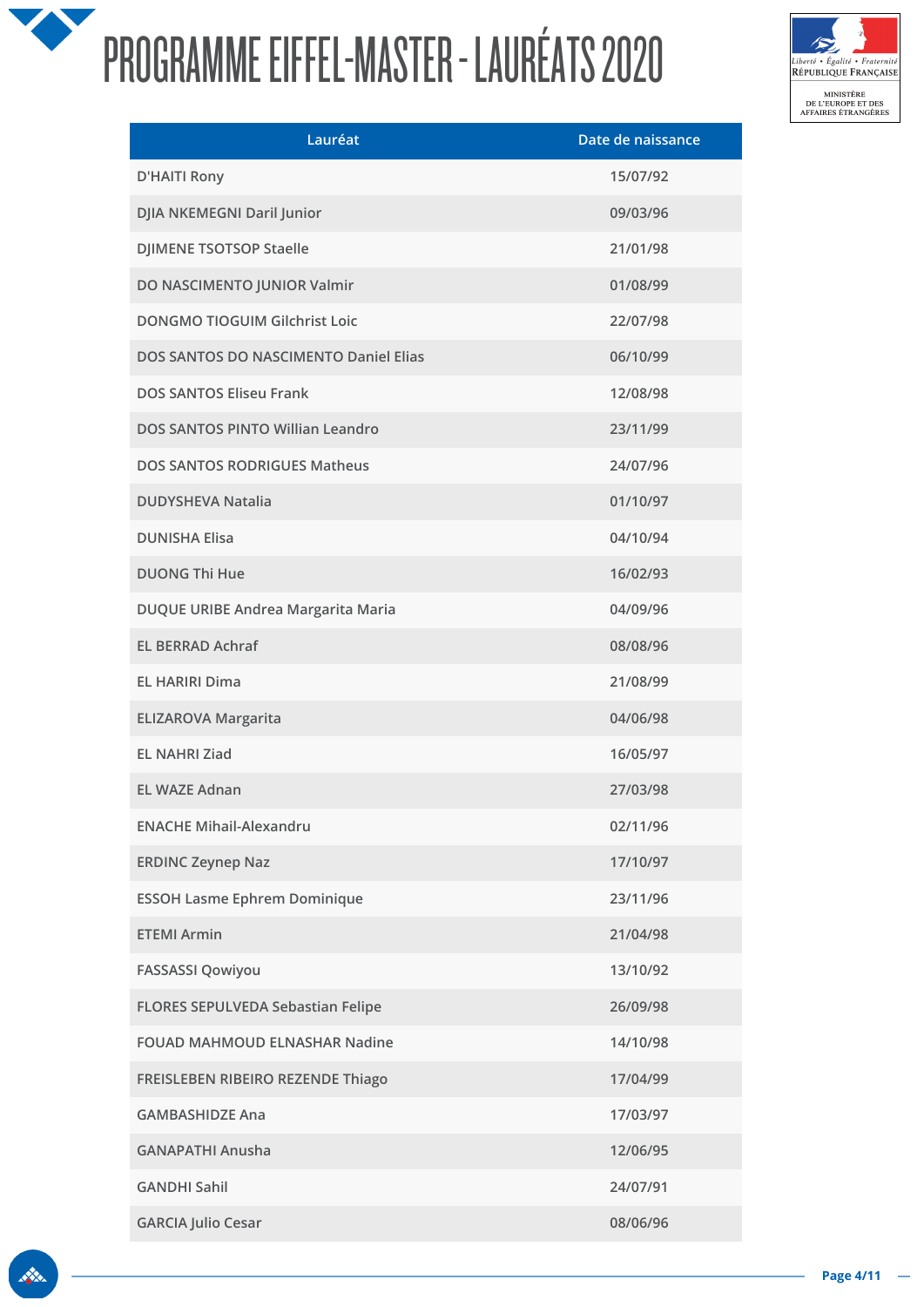

| Lauréat                                   | Date de naissance |
|-------------------------------------------|-------------------|
| <b>GARCIA SANDOVAL Abigail</b>            | 31/07/92          |
| <b>GBEHE Bonaventure</b>                  | 02/01/96          |
| <b>GEARA Carla</b>                        | 11/09/98          |
| <b>GHAMGUI Eya</b>                        | 24/10/97          |
| <b>GILBERT Dempsley</b>                   | 13/09/97          |
| <b>GIRALDO PANIAGUA Kevin Estiven</b>     | 27/09/97          |
| <b>GODBOLE Divya Anup</b>                 | 22/12/98          |
| <b>GOMEZ MESA Sara Maria</b>              | 22/04/97          |
| <b>GONZALEZ HURTADO Maria Camila</b>      | 17/04/98          |
| <b>GONZALEZ SEMBLA Juan Cruz</b>          | 25/10/96          |
| <b>GONZALEZ VELASCO David</b>             | 17/06/99          |
| <b>GORSKIY Dmitriy</b>                    | 11/03/98          |
| <b>GOULART JANKE Rafael</b>               | 25/08/97          |
| <b>HABLUTZEL Flavia</b>                   | 29/07/93          |
| <b>HAIDARA Fatoumata</b>                  | 06/01/99          |
| <b>HAJJI Nour</b>                         | 23/09/98          |
| <b>HASANZADE Laman</b>                    | 03/05/95          |
| HASSAN GALAL ABDELSALAM Farida            | 12/01/99          |
| HASSAN MAGDY ELSAYED HASSAN SHARSHAR Dina | 22/10/97          |
| <b>HERNANDEZ Gloria</b>                   | 18/08/98          |
| <b>IBRAHIM AMADOU Razynatou</b>           | 03/09/99          |
| <b>ICHAZO Margarita</b>                   | 14/03/96          |
| <b>IKUNO Thiago Jun</b>                   | 02/12/96          |
| <b>ILLA IBRAHIM Nazifatou</b>             | 26/08/97          |
| <b>IMANLI Sabuhi Fakkradin</b>            | 07/04/99          |
| <b>JAIN Kunal Sanjeev</b>                 | 08/10/96          |
| JEARRAVIRIT Rungrassami                   | 16/11/93          |
| <b>JEBALI Mohamed Ali</b>                 | 07/12/94          |
| <b>KABORE Abdoulaye</b>                   | 09/11/95          |
| KAFIANMOUSAVI Faezeh                      | 07/07/93          |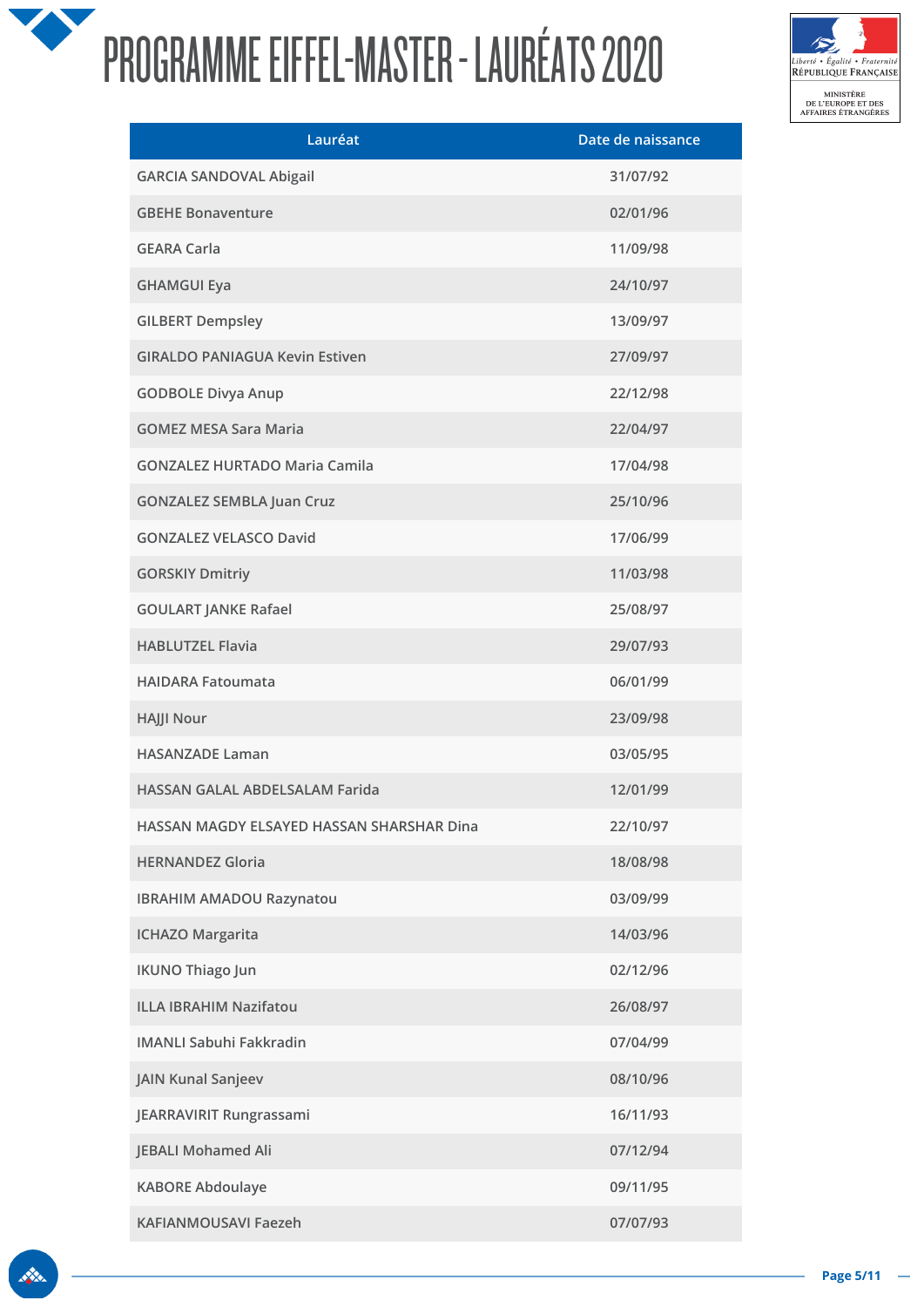

| Lauréat                          | Date de naissance |
|----------------------------------|-------------------|
| KAN Sammayeacha                  | 05/12/98          |
| <b>KASSAB Karim</b>              | 31/12/98          |
| <b>KHALIL Hind</b>               | 06/12/98          |
| <b>KHAYATAN Pegah</b>            | 20/04/00          |
| <b>KIAMEH Sahar</b>              | 22/08/98          |
| <b>KONE Hawa</b>                 | 28/03/99          |
| <b>KUITCHE KANKEU Stephane</b>   | 08/05/94          |
| <b>KURACH Pavel</b>              | 20/10/99          |
| <b>KUSSLER VERONESE Vitor</b>    | 21/12/98          |
| <b>KUSZ Jakub</b>                | 17/06/97          |
| <b>LAFLEUR Ednie Emmanuelle</b>  | 25/09/94          |
| <b>LEIVA DIAZ Andrea</b>         | 15/06/98          |
| <b>LEMOFOUET TSAGHO Mariette</b> | 05/01/96          |
| <b>LIEANDER Timothy Jevon</b>    | 26/01/97          |
| LI Moyi                          | 05/12/98          |
| <b>LIM Sereyvathana</b>          | 28/04/00          |
| <b>LOMAKINA Kseniia</b>          | 02/11/95          |
| <b>LOPES PAIVA Alessandra</b>    | 25/05/98          |
| <b>LUKIN Konstantin</b>          | 16/08/97          |
| <b>LUKOMSKAYA Maria</b>          | 29/11/95          |
| <b>LUNA VALENZUELA Ana Belem</b> | 10/07/96          |
| <b>LUONG Quynh Tran</b>          | 15/01/99          |
| <b>LUONG Thi Hanh</b>            | 16/07/93          |
| LY Sokleang                      | 08/07/98          |
| <b>MAGDY SAYED Hagar</b>         | 03/12/98          |
| <b>MAHASHABDE Aniruddh</b>       | 21/10/94          |
| MAMMADOVA Yegana                 | 25/02/98          |
| <b>MANI Amine</b>                | 12/06/97          |
| MARIA JOSEPH Paul Stephen        | 22/10/98          |
| <b>MARINHO FERNANDES Danilo</b>  | 13/12/99          |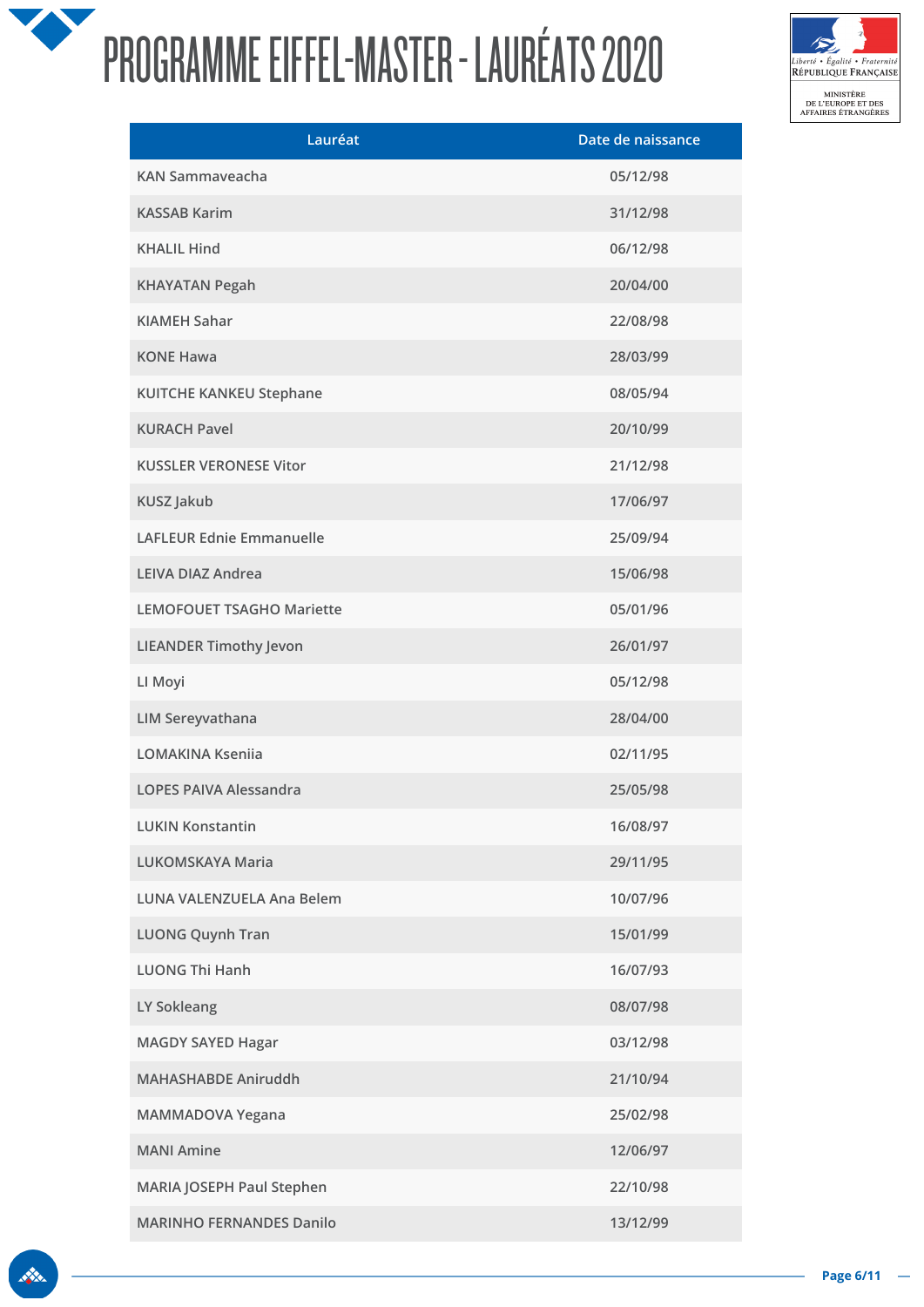

| Lauréat                                    | Date de naissance |
|--------------------------------------------|-------------------|
| MARQUES VERISSIMO DE FARIAS Carolina       | 17/04/97          |
| MARROQUIN REYNOSO Andrea                   | 06/08/93          |
| <b>MASLENNIKOV Sergei</b>                  | 30/10/97          |
| <b>MAZIGH Ahmed Iahia</b>                  | 15/03/98          |
| <b>MEDHAT MAGDY MOUNIR Martina</b>         | 15/07/97          |
| <b>MENDOZA PALLARES Jorge Andres</b>       | 02/09/97          |
| <b>MENEZES E SOUZA Fabiano</b>             | 12/06/00          |
| <b>MEZIANI Sara</b>                        | 29/12/96          |
| <b>MICHALEWICZ Kevin</b>                   | 19/11/97          |
| <b>MICHELON ZARDO Luiz Marcelo</b>         | 15/03/99          |
| MIRADONAVALONA Brunah Rakotonjanahary      | 15/06/98          |
| <b>MISHRA Avani</b>                        | 03/12/98          |
| MOHAMAD SAYED GHARIB HASSANEIN Abdelrahman | 11/12/97          |
| <b>MOLAK Katarzyna</b>                     | 17/08/95          |
| <b>MONTANO ACEVEDO Carlos Mario</b>        | 08/01/99          |
| MONTESANO Juliana                          | 17/03/94          |
| <b>MONTOYA AGUIRRE Maria</b>               | 28/04/97          |
| <b>MORAES SARMENTO LIMA Rafael</b>         | 14/02/91          |
| <b>MORENO DIMATE Juan Nicolas</b>          | 30/04/99          |
| <b>MORGUN Nikita</b>                       | 25/05/96          |
| <b>MOUSSIK Mouad</b>                       | 25/09/96          |
| MUJICA FUENTES Dominga Ignacia             | 09/06/97          |
| MUSTAFAYEVA Sakina                         | 13/07/98          |
| MUTHUKRISHNAN Sanjana                      | 28/11/99          |
| <b>MU Yutong</b>                           | 07/11/96          |
| <b>NARAIN Shruti</b>                       | 02/09/96          |
| NDAO Alioune Badara                        | 04/03/95          |
| <b>NGUNJIRI Anastacia</b>                  | 08/09/97          |
| <b>NGUYEN An Khanh</b>                     | 20/02/98          |
| <b>NGUYEN Manh Hung</b>                    | 16/10/96          |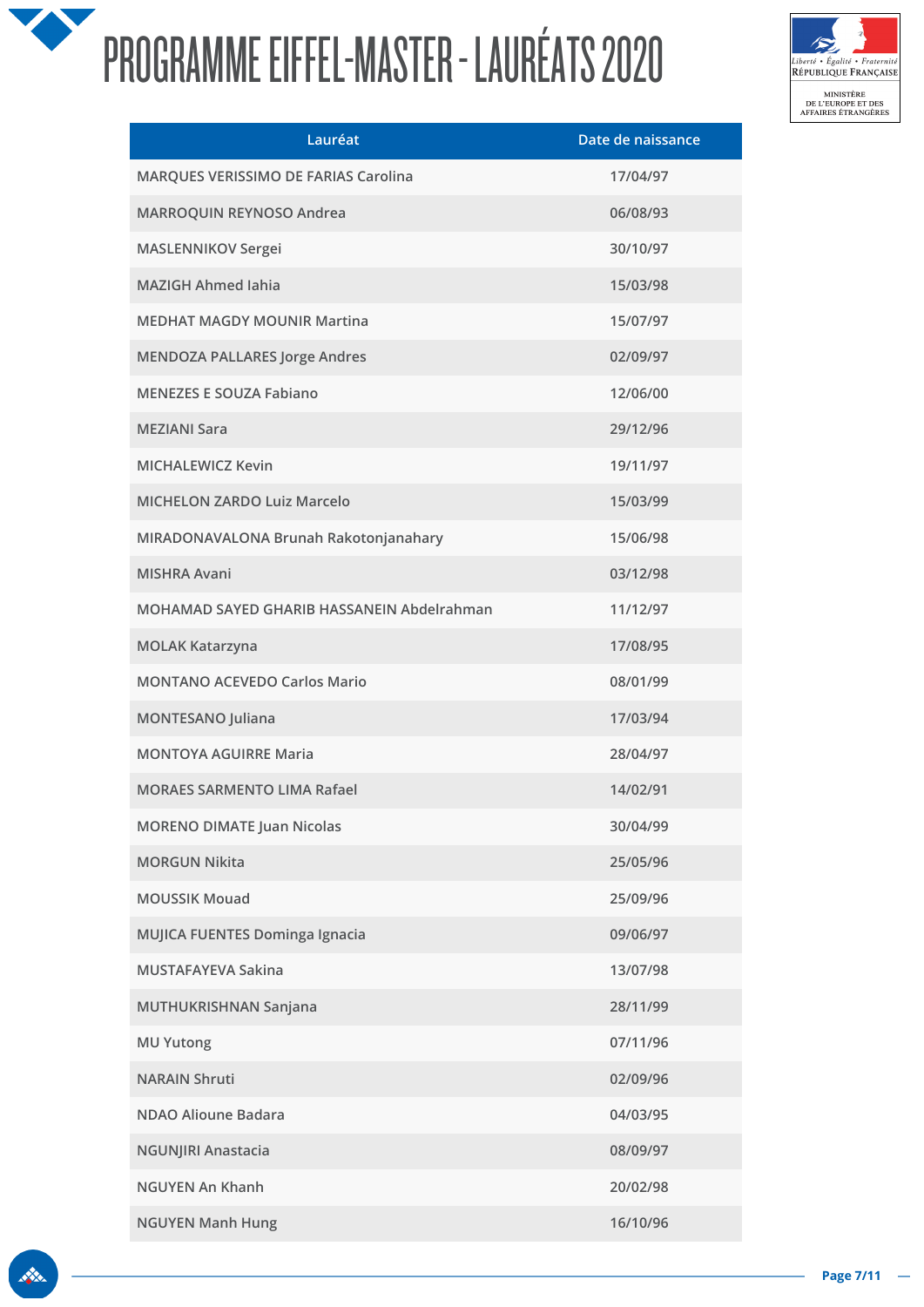

| Lauréat                                   | Date de naissance |
|-------------------------------------------|-------------------|
| <b>NGUYEN Thanh Bao Tin</b>               | 05/05/99          |
| <b>NGUYEN Trung Thang</b>                 | 16/12/97          |
| <b>NGUYEN Van Lam</b>                     | 11/02/97          |
| <b>NIENABER Ryno</b>                      | 28/07/94          |
| NIVETHA Karthikeyan                       | 30/09/95          |
| <b>NORNG Vannvatthana</b>                 | 06/02/01          |
| <b>NOUATIN Steve Baggio Sedjro</b>        | 20/03/97          |
| <b>NURIYEV Murad</b>                      | 11/08/98          |
| <b>OBARA YAMAKOSHI Nicolas Vitor Yuki</b> | 15/06/99          |
| <b>OBILEYE Abdulhameed</b>                | 01/08/98          |
| <b>OCHOA Sebastian Ariel</b>              | 03/12/94          |
| <b>OGUNKOLA Mercy</b>                     | 08/12/97          |
| OJEIMI Najla                              | 19/03/99          |
| <b>OLASCOAGA FRANCOZ Ximena</b>           | 08/03/96          |
| <b>ONGUENE NDONGO Sebastien Olivier</b>   | 21/08/90          |
| <b>ORABONI CARVALHO Andre</b>             | 27/08/99          |
| <b>OUAJMANE Kholoud</b>                   | 04/05/99          |
| <b>OZDILEK Melisa</b>                     | 17/04/93          |
| PACZKO BOZKO CECCHINI Gabriela            | 12/04/97          |
| <b>PAEGLE Lauris</b>                      | 06/05/97          |
| <b>PAL Kaustav</b>                        | 29/11/94          |
| <b>PECHURINA Anna</b>                     | 27/04/98          |
| <b>PEDROTTI Felipe Augusto</b>            | 30/03/00          |
| <b>PERALTE Emmanuel</b>                   | 29/08/93          |
| PERIYASAMY Abishek                        | 20/08/96          |
| PHAN Van Khai                             | 31/08/98          |
| <b>PHUNG Tri Luong</b>                    | 29/04/98          |
| <b>PIANA BROILO Artur</b>                 | 15/12/00          |
| PINHEIRO TERASHIMA Rafael Seigi           | 14/03/00          |
| PROKHOSHIN Nikita                         | 16/12/98          |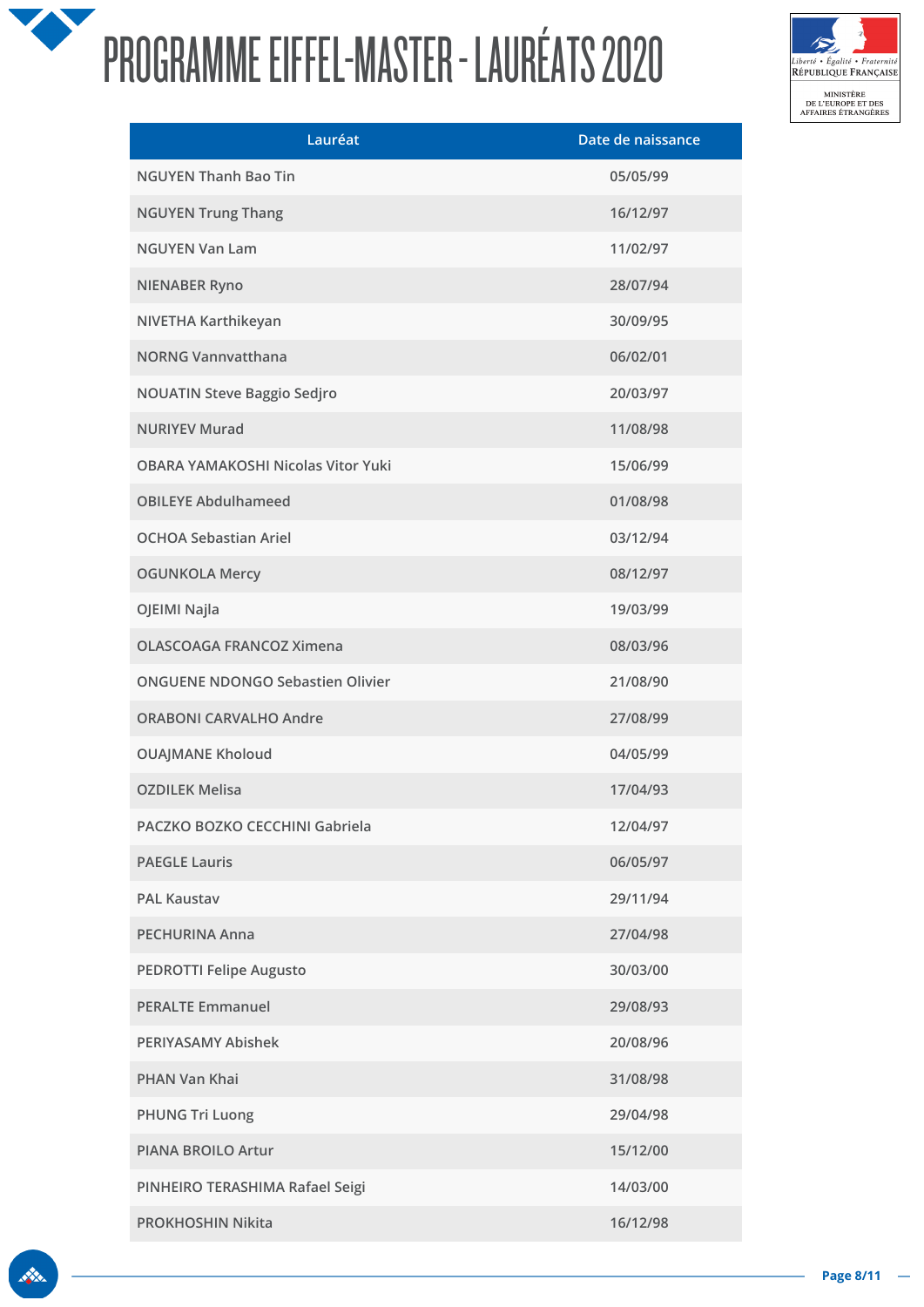

| Lauréat                                    | Date de naissance |
|--------------------------------------------|-------------------|
| PULIDO PENA Oscar Camilo                   | 19/11/97          |
| QUINTERO BORRERO Valerie                   | 31/07/96          |
| <b>RAINA Roshi</b>                         | 06/01/95          |
| RESENDE DE OLIVEIRA Luma Murta             | 09/09/00          |
| RIABOVA Marianna                           | 28/06/97          |
| RIECHERT SENKO Fernanda                    | 03/02/98          |
| RIVERA BAENA Oscar Daniel                  | 21/08/96          |
| <b>RIVERA RUA Carolina</b>                 | 06/04/95          |
| ROCHA DOS SANTOS Romulo                    | 12/03/98          |
| RODRIGO ANDRES Canek Aragon                | 11/09/96          |
| <b>RODRIGUEZ FLORES Cesar</b>              | 14/11/98          |
| <b>ROMAN Santiago</b>                      | 13/01/92          |
| ROMERO NINO Jesus Alberto                  | 04/03/99          |
| ROQUE ALMEIDA MATOS Leonardo               | 15/03/98          |
| <b>ROY Deepayan</b>                        | 21/02/97          |
| <b>SAADEH Mariana</b>                      | 13/01/98          |
| <b>SAHU Divyansh</b>                       | 15/06/96          |
| <b>SAID RIBEIRO Fernando Karim</b>         | 18/02/01          |
| <b>SAKHAPOV Daniil</b>                     | 10/03/98          |
| <b>SALMAN Ranim</b>                        | 15/11/99          |
| <b>SAMAALI Mouna</b>                       | 22/01/96          |
| SAMEH MOHAMED MOHAMED BAKRY ELSEDFY Jaidaa | 23/01/98          |
| <b>SAMY SOBHY ABDOU Mariz</b>              | 12/09/98          |
| <b>SANTOS BUSTOS Julian Alfonso</b>        | 21/06/96          |
| SANTOS PENHA DE OLIVEIRA Joao Lucas        | 17/05/00          |
| <b>SANTOS YOUNG Erik Esleider</b>          | 21/05/93          |
| <b>SHAHIN Hossam</b>                       | 01/07/92          |
| <b>SHNAIDER Vlada</b>                      | 03/02/98          |
| SIABI Koffi Amnuve Achille                 | 12/05/95          |
| <b>SIBY Abdoulaye Constant</b>             | 01/09/97          |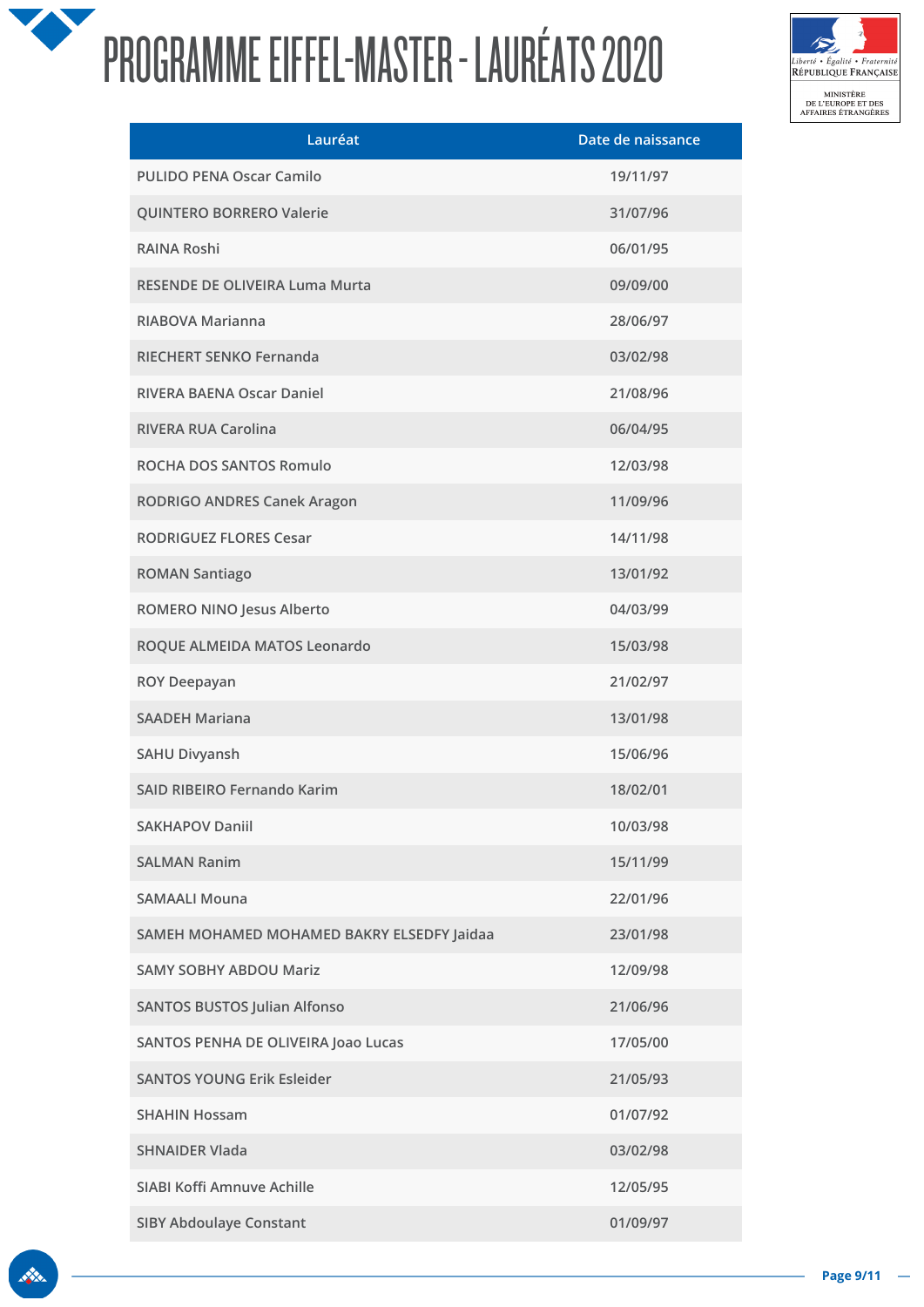

| Lauréat                                 | Date de naissance |
|-----------------------------------------|-------------------|
| SILVA RAMIREZ Omar Esteban              | 09/12/99          |
| SILVA RUSSI Edgar Ricardo               | 13/08/98          |
| <b>SINGH Ashandeep</b>                  | 18/03/96          |
| <b>SIQUEIRA THIMOTEA Mateus</b>         | 28/01/00          |
| <b>SOLINA Natalia</b>                   | 10/10/97          |
| SOMANI Rishi Raj                        | 26/03/97          |
| <b>SOMBHATLA Harika</b>                 | 02/02/96          |
| <b>SOUSA FELICIO Solano Elias</b>       | 17/02/99          |
| <b>SOUTO RODRIGUEZ Thales Augusto</b>   | 04/01/00          |
| <b>SULTONOVA Yayra</b>                  | 18/07/94          |
| <b>TABORDA Alejandro</b>                | 06/01/99          |
| <b>TAKI Koffi Joel</b>                  | 09/06/95          |
| <b>TANEJA Monash</b>                    | 04/11/96          |
| <b>TAN Vanlik</b>                       | 10/01/96          |
| <b>THO Monija</b>                       | 01/07/99          |
| <b>TOKUMOTO Yuichi</b>                  | 09/08/00          |
| <b>TOLEDO Marina</b>                    | 01/11/94          |
| <b>TOMININ Vladislav</b>                | 23/08/99          |
| <b>TOMININ Yaroslav</b>                 | 23/08/99          |
| <b>TORRES TORO Alejandro</b>            | 30/06/92          |
| <b>TRAORE Alima</b>                     | 24/07/92          |
| <b>TRESPALACIOS VILLALOBOS Natalia</b>  | 13/04/99          |
| <b>TURMANIDZE Ketevan</b>               | 13/04/97          |
| <b>UY Chouleang</b>                     | 25/08/98          |
| VALLEJO JIMENEZ Sebastian               | 03/11/98          |
| <b>VANESSA Mendes Ribeiro</b>           | 24/04/92          |
| <b>VAN HUYSTTEEN Thomas</b>             | 10/04/96          |
| <b>VELASQUEZ SARMIENTO Edgar Andres</b> | 12/10/98          |
| <b>VELAZQUEZ RODRIGUEZ Andrea</b>       | 24/05/92          |
| VENKATAKRISHNAN Rajiv Srivatsan         | 17/06/97          |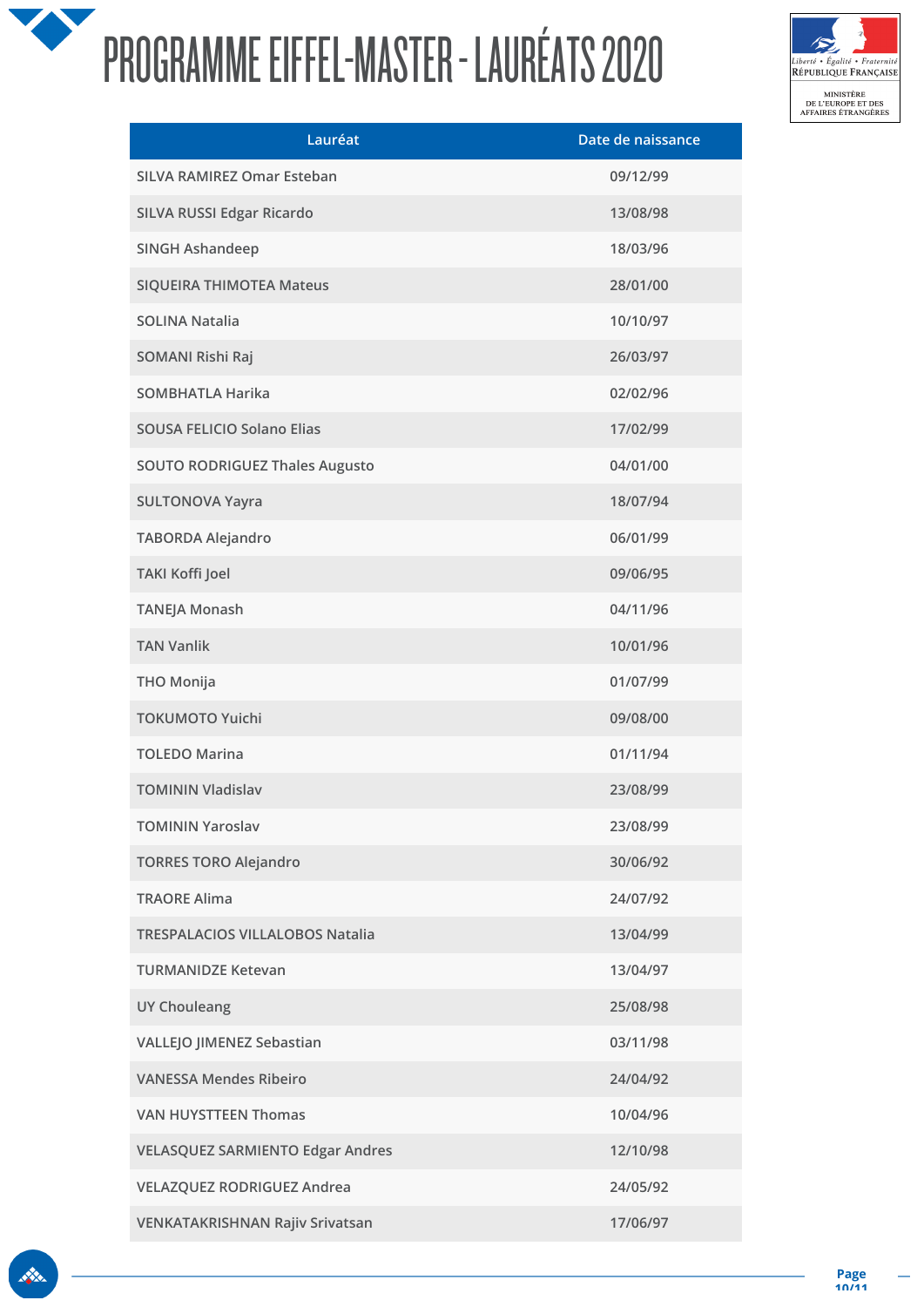

| Lauréat                             | Date de naissance |
|-------------------------------------|-------------------|
| <b>VICENTE RIBEIRO Bruna</b>        | 30/04/00          |
| <b>VIEIRA RODRIGUES Sarah Magna</b> | 04/10/96          |
| <b>VILLADA MARTINEZ Mateo</b>       | 18/07/98          |
| <b>VISWANATHAN Shivani</b>          | 04/03/00          |
| <b>VIVEK Pratyush</b>               | 19/09/97          |
| <b>VORUN Phackdey</b>               | 20/12/98          |
| <b>VO THOI Nay</b>                  | 10/07/99          |
| <b>VU Thi Trang</b>                 | 02/02/95          |
| <b>WALEED Hassan</b>                | 23/08/95          |
| <b>WALID MOHAMED MOKHLESS Maya</b>  | 27/06/98          |
| <b>WANG Jing</b>                    | 03/03/00          |
| <b>XIONG Yuhan</b>                  | 21/03/00          |
| YADIGA Kpamborga Roland             | 13/05/98          |
| YASNO HINOJOSA Diana Carolina       | 01/01/96          |
| YASSINE Walid                       | 29/12/98          |
| <b>ZAFAR Sarim</b>                  | 26/03/96          |
| ZAJICEK Vojtech                     | 13/04/99          |
| ZANCANELLA Camila Sayuri            | 16/12/97          |
| <b>ZHANG Yiming</b>                 | 18/05/00          |
| <b>ZINEDDINE Asma</b>               | 31/03/97          |
| <b>ZOGRABYAN David</b>              | 10/10/98          |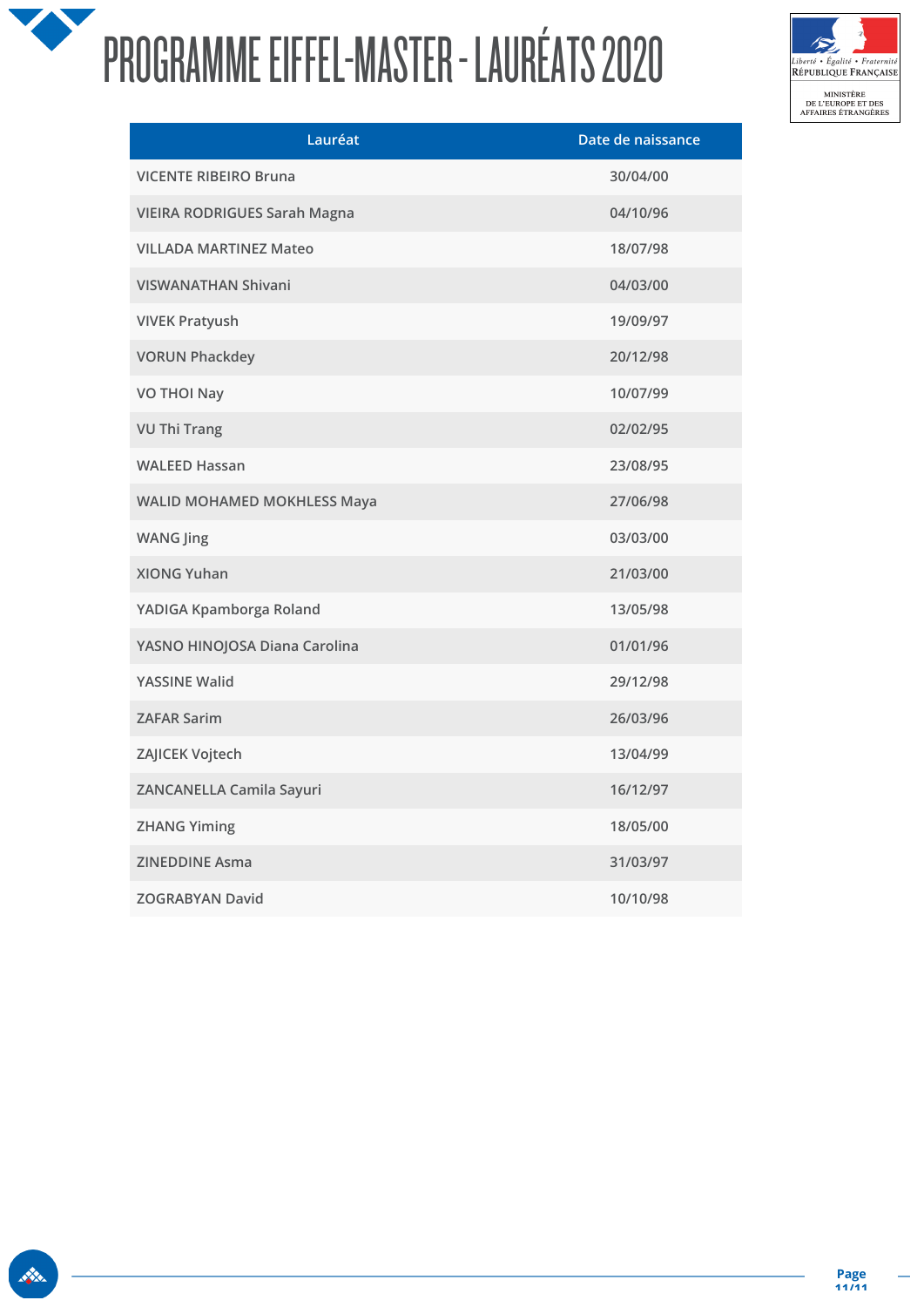| Année<br><b>Début</b><br><b>Session</b> | Nom + Prenom du candidat                | <b>Type Dossier</b> | Spécialité                   |
|-----------------------------------------|-----------------------------------------|---------------------|------------------------------|
| 2020                                    | ABABIO Maame Arko Bensah                | EIFFEL-MASTER       | <b>Economie Gestion (EG)</b> |
| 2020                                    | <b>ABDEL AZIZ Ibrahim</b>               | EIFFEL-MASTER       | Droit (D)                    |
| 2020                                    | <b>ABDELHAMED YOUSEF Lamia</b>          | EIFFEL-MASTER       | Droit (D)                    |
| 2020                                    | <b>ABDOULAYE Mahamadou</b>              | EIFFEL-MASTER       | <b>Economie Gestion (EG)</b> |
| 2020                                    | ABREU CANDIDO DOS SANTOS Fernanda       | EIFFEL-MASTER       | Sciences de l'ingénieur (SI) |
| 2020                                    | <b>ABUSUBAIH Nemer KI</b>               | EIFFEL-MASTER       | Economie Gestion (EG)        |
| 2020                                    | <b>ABUTALIPOV Roman</b>                 | EIFFEL-MASTER       | <b>Economie Gestion (EG)</b> |
| 2020                                    | ACHOUR AHMED MABROUK ABOUHORIA Inji     | EIFFEL-MASTER       | Sciences politiques (SP)     |
| 2020                                    | <b>ACHRAF REDA RAGHEB Verina</b>        | EIFFEL-MASTER       | Sciences politiques (SP)     |
| 2020                                    | <b>ACOSTA MARTINEZ Alan</b>             | EIFFEL-MASTER       | Sciences de l'ingénieur (SI) |
| 2020                                    | <b>ADHAM HAZY MOHAMED Mona</b>          | EIFFEL-MASTER       | Sciences politiques (SP)     |
| 2020                                    | <b>AFI Emna</b>                         | EIFFEL-MASTER       | Sciences de l'ingénieur (SI) |
| 2020                                    | AFOUDA Adegbola Placide                 | EIFFEL-MASTER       | <b>Economie Gestion (EG)</b> |
| 2020                                    | <b>AGARWALA Aryan</b>                   | EIFFEL-MASTER       | Economie Gestion (EG)        |
| 2020                                    | <b>AGARWAL Aditya</b>                   | EIFFEL-MASTER       | <b>Economie Gestion (EG)</b> |
| 2020                                    | <b>AGARWAL Anubhav</b>                  | EIFFEL-MASTER       | <b>Economie Gestion (EG)</b> |
| 2020                                    | AHMED ABDELAZIZ SALEH HASSAN Salma      | EIFFEL-MASTER       | <b>Economie Gestion (EG)</b> |
| 2020                                    | AJITHKUMAR Sreejith                     | EIFFEL-MASTER       | Economie Gestion (EG)        |
| 2020                                    | AKHIL Madhusudanan Vimalamma            | EIFFEL-MASTER       | Economie Gestion (EG)        |
| 2020                                    | AL-AREKY Osama Mohammed Abdullah        | EIFFEL-MASTER       | Economie Gestion (EG)        |
| 2020                                    | ALBUQUERQUE DE SOUSA Ricardo            | EIFFEL-MASTER       | Sciences de l'ingénieur (SI) |
| 2020                                    | <b>AL KHATIB Lara</b>                   | EIFFEL-MASTER       | Sciences de l'ingénieur (SI) |
| 2020                                    | <b>ALPUT Irem</b>                       | EIFFEL-MASTER       | Sciences politiques (SP)     |
| 2020                                    | <b>ALZEBAK Rami</b>                     | EIFFEL-MASTER       | Sciences de l'ingénieur (SI) |
| 2020                                    | <b>AMGAD ABDOU HANNA Marie</b>          | EIFFEL-MASTER       | Sciences politiques (SP)     |
| 2020                                    | <b>ANASTASIIA Kostrykina</b>            | EIFFEL-MASTER       | <b>Economie Gestion (EG)</b> |
| 2020                                    | <b>ANAYA RODRIGUEZ Melanie</b>          | EIFFEL-MASTER       | Droit (D)                    |
| 2020                                    | <b>ANNA Vakarova</b>                    | EIFFEL-MASTER       | <b>Economie Gestion (EG)</b> |
| 2020                                    | <b>ARDILA VILLABONA Jorge Luis</b>      | EIFFEL-MASTER       | Sciences de l'ingénieur (SI) |
| 2020                                    | <b>ASHRAF Nathalie</b>                  | EIFFEL-MASTER       | <b>Economie Gestion (EG)</b> |
| 2020                                    | <b>ASIK Semih Yildirim</b>              | EIFFEL-MASTER       | Sciences politiques (SP)     |
| 2020                                    | <b>AUGUSMA Anderson</b>                 | EIFFEL-MASTER       | <b>Economie Gestion (EG)</b> |
| 2020                                    | AYA Idrissa Aladji                      | EIFFEL-MASTER       | <b>Economie Gestion (EG)</b> |
| 2020                                    | AZEVEDO TONE Caio Jordan Di Pedro       | EIFFEL-MASTER       | Sciences de l'ingénieur (SI) |
| 2020                                    | <b>AZIZ Elie</b>                        | EIFFEL-MASTER       | Sciences de l'ingénieur (SI) |
| 2020                                    | <b>BAKHAREV Konstantin</b>              | EIFFEL-MASTER       | <b>Economie Gestion (EG)</b> |
| 2020                                    | <b>BANCE Youssouf</b>                   | EIFFEL-MASTER       | <b>Economie Gestion (EG)</b> |
| 2020                                    | <b>BARRERAS URUCHURTU Jesus Alberto</b> | EIFFEL-MASTER       | Sciences de l'ingénieur (SI) |
| 2020                                    | <b>BARTALEVICH Siarhei</b>              | EIFFEL-MASTER       | <b>Economie Gestion (EG)</b> |
| 2020                                    | <b>BAYRAK Bora</b>                      | EIFFEL-MASTER       | Sciences politiques (SP)     |
| 2020                                    | <b>BECERRA REYES Laura Carolina</b>     | EIFFEL-MASTER       | <b>Economie Gestion (EG)</b> |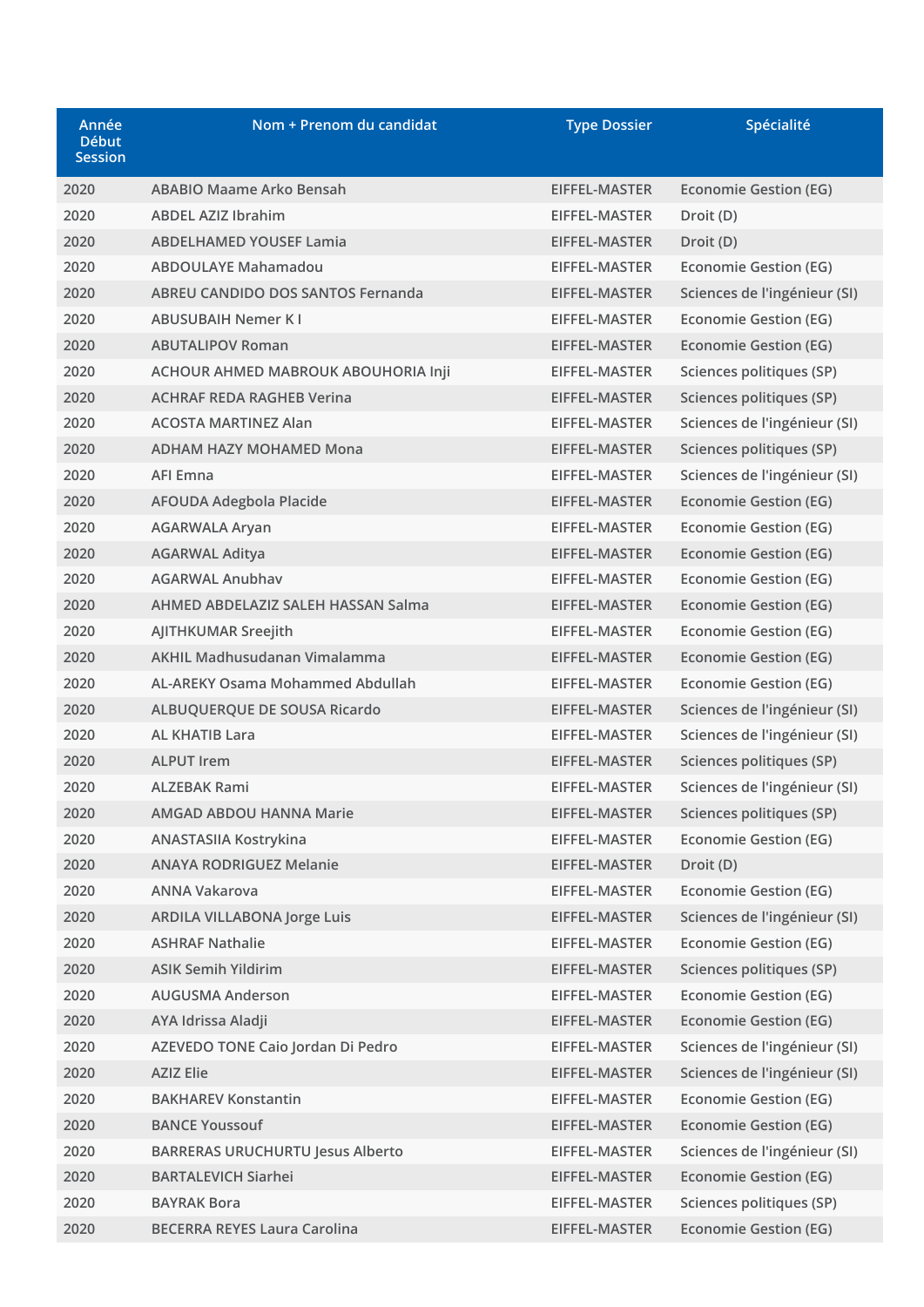| 2020 | <b>BELHADJ Alya</b>                          | EIFFEL-MASTER | Sciences de l'ingénieur (SI) |
|------|----------------------------------------------|---------------|------------------------------|
| 2020 | <b>BELKIN Valerii</b>                        | EIFFEL-MASTER | Sciences de l'ingénieur (SI) |
| 2020 | <b>BELLO Yaovi</b>                           | EIFFEL-MASTER | Economie Gestion (EG)        |
| 2020 | <b>BERTICELLI DE FREITAS Abilio Henrique</b> | EIFFEL-MASTER | <b>Economie Gestion (EG)</b> |
| 2020 | <b>BESRAOUI Kaoutar</b>                      | EIFFEL-MASTER | Sciences de l'ingénieur (SI) |
| 2020 | <b>BHATTACHARYYA Utsav</b>                   | EIFFEL-MASTER | <b>Economie Gestion (EG)</b> |
| 2020 | <b>BOJJA Vineel</b>                          | EIFFEL-MASTER | <b>Economie Gestion (EG)</b> |
| 2020 | BOLISETTY Gopala Krishna Sai Rohan           | EIFFEL-MASTER | <b>Economie Gestion (EG)</b> |
| 2020 | <b>BONKOUNGOU Benewende Diane Rainatou</b>   | EIFFEL-MASTER | Sciences de l'ingénieur (SI) |
| 2020 | <b>BOUCHE GONZALEZ Osvaldo</b>               | EIFFEL-MASTER | Sciences de l'ingénieur (SI) |
| 2020 | <b>BRAILKO Oleksandra</b>                    | EIFFEL-MASTER | Sciences de l'ingénieur (SI) |
| 2020 | <b>BRENER DE FIGUEIREDO Helena</b>           | EIFFEL-MASTER | Sciences de l'ingénieur (SI) |
| 2020 | <b>BUI Thi Phuong</b>                        | EIFFEL-MASTER | Sciences de l'ingénieur (SI) |
| 2020 | <b>BURAPEE Wittaya</b>                       | EIFFEL-MASTER | <b>Economie Gestion (EG)</b> |
| 2020 | <b>CACCIABUE Federico Ignacio</b>            | EIFFEL-MASTER | <b>Economie Gestion (EG)</b> |
| 2020 | <b>CAMACHO GARCIAHERREROS Ariana</b>         | EIFFEL-MASTER | Sciences politiques (SP)     |
| 2020 | <b>CAMARGO ALVES Isabella</b>                | EIFFEL-MASTER | Economie Gestion (EG)        |
| 2020 | <b>CAMPOS JINSI Aisha</b>                    | EIFFEL-MASTER | <b>Economie Gestion (EG)</b> |
| 2020 | <b>CANDIDO ATHANASIO Victor Alexandre</b>    | EIFFEL-MASTER | Sciences de l'ingénieur (SI) |
| 2020 | <b>CARDENAS GUEVARA Lubin Leonardo</b>       | EIFFEL-MASTER | Sciences de l'ingénieur (SI) |
| 2020 | <b>CARDENAS HURTADO Andres Felipe</b>        | EIFFEL-MASTER | <b>Economie Gestion (EG)</b> |
| 2020 | <b>CARRERO BARRAGAN Albert Steven</b>        | EIFFEL-MASTER | Sciences de l'ingénieur (SI) |
| 2020 | <b>CAVALCANTE DA SILVA Joao Marcos</b>       | EIFFEL-MASTER | Sciences de l'ingénieur (SI) |
| 2020 | <b>CENDEJAS JIMENEZ Alberto</b>              | EIFFEL-MASTER | <b>Economie Gestion (EG)</b> |
| 2020 | <b>CENTOFANTI Ezequiel Tomas</b>             | EIFFEL-MASTER | Sciences de l'ingénieur (SI) |
| 2020 | <b>CHAUDHURI Mohar</b>                       | EIFFEL-MASTER | <b>Economie Gestion (EG)</b> |
| 2020 | <b>CHEAM Vichna</b>                          | EIFFEL-MASTER | Sciences de l'ingénieur (SI) |
| 2020 | <b>CHEN Chun Wai</b>                         | EIFFEL-MASTER | Sciences de l'ingénieur (SI) |
| 2020 | <b>CHERIF Ameni</b>                          | EIFFEL-MASTER | Droit (D)                    |
| 2020 | <b>CHHENG Ilay</b>                           | EIFFEL-MASTER | Sciences de l'ingénieur (SI) |
| 2020 | <b>CHHOUT Laychiva</b>                       | EIFFEL-MASTER | Sciences de l'ingénieur (SI) |
| 2020 | <b>CHIRAN Alexandru Catalin</b>              | EIFFEL-MASTER | Droit (D)                    |
| 2020 | <b>CHUMAKOV Anton</b>                        | EIFFEL-MASTER | Sciences de l'ingénieur (SI) |
| 2020 | <b>CISSOKO Oumou</b>                         | EIFFEL-MASTER | <b>Economie Gestion (EG)</b> |
| 2020 | <b>CLEMENT Landy</b>                         | EIFFEL-MASTER | <b>Economie Gestion (EG)</b> |
| 2020 | <b>CONTRERAS GARZA Renata</b>                | EIFFEL-MASTER | <b>Economie Gestion (EG)</b> |
| 2020 | <b>CORREIA GARCIA Bruno</b>                  | EIFFEL-MASTER | Sciences de l'ingénieur (SI) |
| 2020 | <b>COULIBALY Oumar</b>                       | EIFFEL-MASTER | Sciences de l'ingénieur (SI) |
| 2020 | <b>CUBILLOS BOHORQUEZ Natalia</b>            | EIFFEL-MASTER | Sciences politiques (SP)     |
| 2020 | <b>DABOU Yrabo</b>                           | EIFFEL-MASTER | <b>Economie Gestion (EG)</b> |
| 2020 | DA COSTA GUEDES Thalis                       | EIFFEL-MASTER | Sciences de l'ingénieur (SI) |
| 2020 | DE ANDRADE BARBALHO Luiz Henrique            | EIFFEL-MASTER | Sciences de l'ingénieur (SI) |
| 2020 | DE CAMPOS SOARES Milena                      | EIFFEL-MASTER | Sciences de l'ingénieur (SI) |
| 2020 | DE FREITAS SIQUEIRA Henrique                 | EIFFEL-MASTER | Sciences de l'ingénieur (SI) |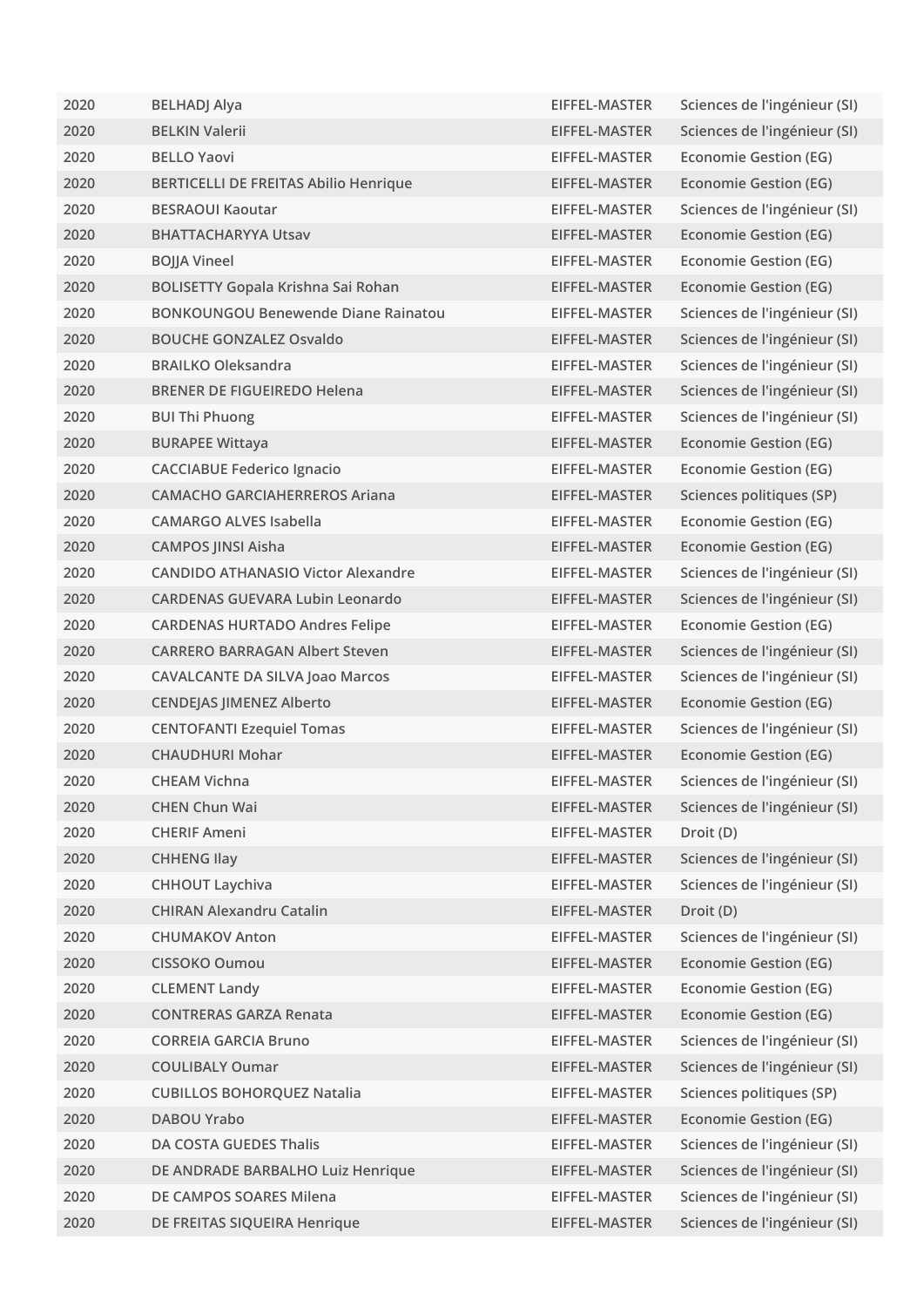| 2020 | DE OLIVEIRA SABINO Thales                    | EIFFEL-MASTER | Sciences de l'ingénieur (SI) |
|------|----------------------------------------------|---------------|------------------------------|
| 2020 | <b>DERBAL Afraa Ibtissem</b>                 | EIFFEL-MASTER | Sciences de l'ingénieur (SI) |
| 2020 | DESAI Devanshi Vikas                         | EIFFEL-MASTER | Economie Gestion (EG)        |
| 2020 | DE SOUZA SA Leonardo                         | EIFFEL-MASTER | Sciences de l'ingénieur (SI) |
| 2020 | D'HAITI Rony                                 | EIFFEL-MASTER | <b>Economie Gestion (EG)</b> |
| 2020 | DJIA NKEMEGNI Daril Junior                   | EIFFEL-MASTER | Sciences de l'ingénieur (SI) |
| 2020 | <b>DJIMENE TSOTSOP Staelle</b>               | EIFFEL-MASTER | <b>Economie Gestion (EG)</b> |
| 2020 | DO NASCIMENTO JUNIOR Valmir                  | EIFFEL-MASTER | Sciences de l'ingénieur (SI) |
| 2020 | <b>DONGMO TIOGUIM Gilchrist Loic</b>         | EIFFEL-MASTER | <b>Economie Gestion (EG)</b> |
| 2020 | <b>DOS SANTOS DO NASCIMENTO Daniel Elias</b> | EIFFEL-MASTER | Sciences de l'ingénieur (SI) |
| 2020 | <b>DOS SANTOS Eliseu Frank</b>               | EIFFEL-MASTER | Sciences de l'ingénieur (SI) |
| 2020 | DOS SANTOS PINTO Willian Leandro             | EIFFEL-MASTER | Sciences de l'ingénieur (SI) |
| 2020 | <b>DOS SANTOS RODRIGUES Matheus</b>          | EIFFEL-MASTER | Sciences de l'ingénieur (SI) |
| 2020 | <b>DUDYSHEVA Natalia</b>                     | EIFFEL-MASTER | Sciences de l'ingénieur (SI) |
| 2020 | <b>DUNISHA Elisa</b>                         | EIFFEL-MASTER | <b>Economie Gestion (EG)</b> |
| 2020 | <b>DUONG Thi Hue</b>                         | EIFFEL-MASTER | <b>Economie Gestion (EG)</b> |
| 2020 | DUQUE URIBE Andrea Margarita Maria           | EIFFEL-MASTER | Droit (D)                    |
| 2020 | <b>EL BERRAD Achraf</b>                      | EIFFEL-MASTER | Sciences de l'ingénieur (SI) |
| 2020 | <b>EL HARIRI Dima</b>                        | EIFFEL-MASTER | <b>Economie Gestion (EG)</b> |
| 2020 | <b>ELIZAROVA Margarita</b>                   | EIFFEL-MASTER | Sciences politiques (SP)     |
| 2020 | <b>EL NAHRI Ziad</b>                         | EIFFEL-MASTER | Sciences de l'ingénieur (SI) |
| 2020 | <b>EL WAZE Adnan</b>                         | EIFFEL-MASTER | Sciences de l'ingénieur (SI) |
| 2020 | <b>ENACHE Mihail-Alexandru</b>               | EIFFEL-MASTER | Droit (D)                    |
| 2020 | <b>ERDINC Zeynep Naz</b>                     | EIFFEL-MASTER | Sciences politiques (SP)     |
| 2020 | <b>ESSOH Lasme Ephrem Dominique</b>          | EIFFEL-MASTER | <b>Economie Gestion (EG)</b> |
| 2020 | <b>ETEMI Armin</b>                           | EIFFEL-MASTER | Economie Gestion (EG)        |
| 2020 | <b>FASSASSI Qowiyou</b>                      | EIFFEL-MASTER | Droit (D)                    |
| 2020 | <b>FLORES SEPULVEDA Sebastian Felipe</b>     | EIFFEL-MASTER | Sciences de l'ingénieur (SI) |
| 2020 | <b>FOUAD MAHMOUD ELNASHAR Nadine</b>         | EIFFEL-MASTER | <b>Economie Gestion (EG)</b> |
| 2020 | FREISLEBEN RIBEIRO REZENDE Thiago            | EIFFEL-MASTER | Sciences de l'ingénieur (SI) |
| 2020 | <b>GAMBASHIDZE Ana</b>                       | EIFFEL-MASTER | <b>Economie Gestion (EG)</b> |
| 2020 | <b>GANAPATHI Anusha</b>                      | EIFFEL-MASTER | <b>Economie Gestion (EG)</b> |
| 2020 | <b>GANDHI Sahil</b>                          | EIFFEL-MASTER | <b>Economie Gestion (EG)</b> |
| 2020 | <b>GARCIA Julio Cesar</b>                    | EIFFEL-MASTER | <b>Economie Gestion (EG)</b> |
| 2020 | <b>GARCIA SANDOVAL Abigail</b>               | EIFFEL-MASTER | <b>Economie Gestion (EG)</b> |
| 2020 | <b>GBEHE Bonaventure</b>                     | EIFFEL-MASTER | Sciences de l'ingénieur (SI) |
| 2020 | <b>GEARA Carla</b>                           | EIFFEL-MASTER | Sciences de l'ingénieur (SI) |
| 2020 | <b>GHAMGUI Eya</b>                           | EIFFEL-MASTER | Sciences de l'ingénieur (SI) |
| 2020 | <b>GILBERT Dempsley</b>                      | EIFFEL-MASTER | Droit (D)                    |
| 2020 | <b>GIRALDO PANIAGUA Kevin Estiven</b>        | EIFFEL-MASTER | Sciences de l'ingénieur (SI) |
| 2020 | <b>GODBOLE Divya Anup</b>                    | EIFFEL-MASTER | Sciences politiques (SP)     |
| 2020 | <b>GOMEZ MESA Sara Maria</b>                 | EIFFEL-MASTER | <b>Economie Gestion (EG)</b> |
| 2020 | <b>GONZALEZ HURTADO Maria Camila</b>         | EIFFEL-MASTER | Sciences de l'ingénieur (SI) |
| 2020 | <b>GONZALEZ SEMBLA Juan Cruz</b>             | EIFFEL-MASTER | Sciences de l'ingénieur (SI) |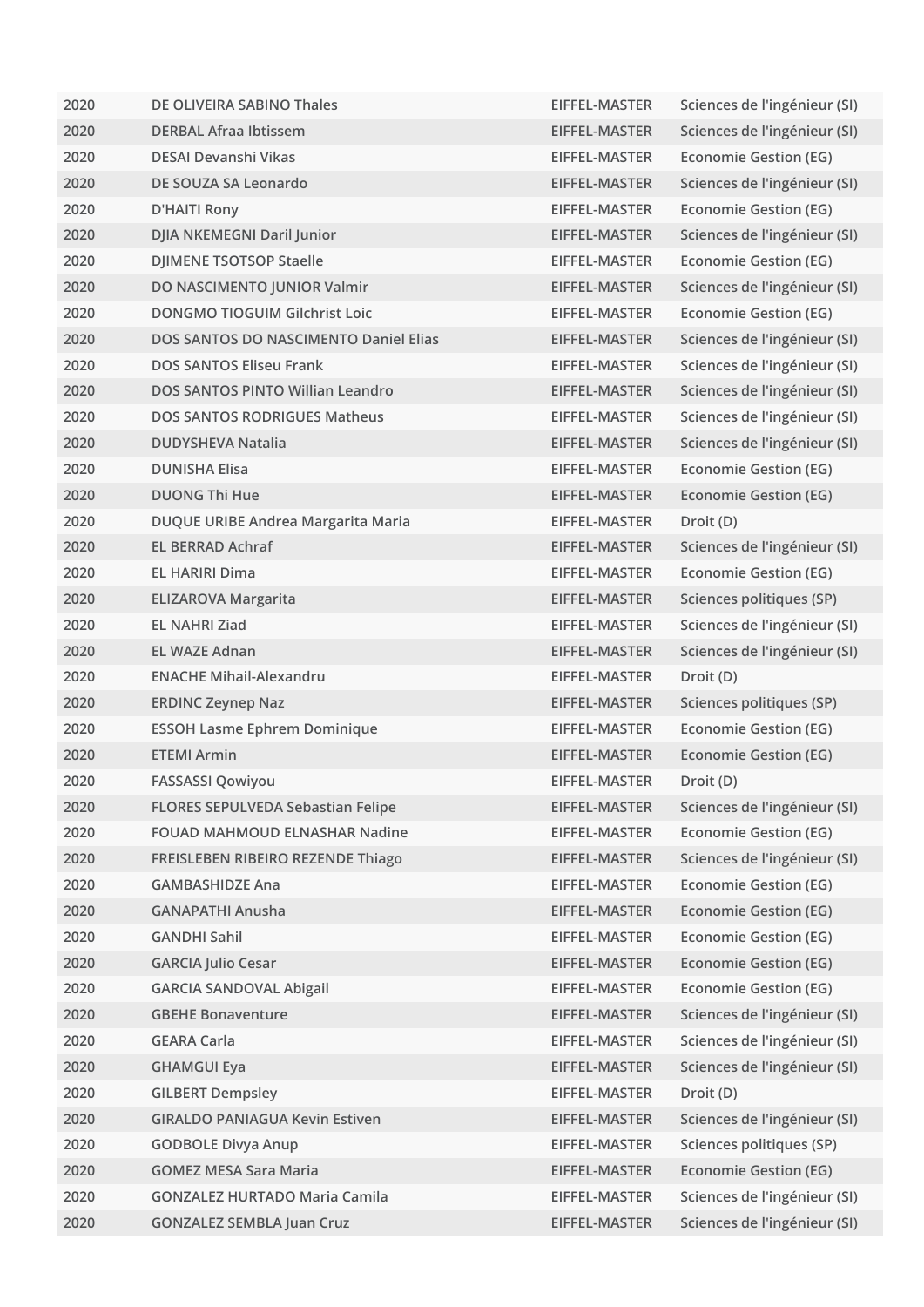| 2020 | <b>GONZALEZ VELASCO David</b>             | EIFFEL-MASTER | Sciences de l'ingénieur (SI) |
|------|-------------------------------------------|---------------|------------------------------|
| 2020 | <b>GORSKIY Dmitriy</b>                    | EIFFEL-MASTER | <b>Economie Gestion (EG)</b> |
| 2020 | <b>GOULART JANKE Rafael</b>               | EIFFEL-MASTER | Sciences de l'ingénieur (SI) |
| 2020 | <b>HABLUTZEL Flavia</b>                   | EIFFEL-MASTER | <b>Economie Gestion (EG)</b> |
| 2020 | <b>HAIDARA Fatoumata</b>                  | EIFFEL-MASTER | Sciences de l'ingénieur (SI) |
| 2020 | <b>HAJJI Nour</b>                         | EIFFEL-MASTER | Sciences politiques (SP)     |
| 2020 | <b>HASANZADE Laman</b>                    | EIFFEL-MASTER | Droit (D)                    |
| 2020 | HASSAN GALAL ABDELSALAM Farida            | EIFFEL-MASTER | <b>Economie Gestion (EG)</b> |
| 2020 | HASSAN MAGDY ELSAYED HASSAN SHARSHAR Dina | EIFFEL-MASTER | Droit (D)                    |
| 2020 | <b>HERNANDEZ Gloria</b>                   | EIFFEL-MASTER | Sciences de l'ingénieur (SI) |
| 2020 | <b>IBRAHIM AMADOU Razynatou</b>           | EIFFEL-MASTER | <b>Economie Gestion (EG)</b> |
| 2020 | <b>ICHAZO Margarita</b>                   | EIFFEL-MASTER | Sciences de l'ingénieur (SI) |
| 2020 | <b>IKUNO Thiago Jun</b>                   | EIFFEL-MASTER | Sciences de l'ingénieur (SI) |
| 2020 | <b>ILLA IBRAHIM Nazifatou</b>             | EIFFEL-MASTER | <b>Economie Gestion (EG)</b> |
| 2020 | <b>IMANLI Sabuhi Fakkradin</b>            | EIFFEL-MASTER | <b>Economie Gestion (EG)</b> |
| 2020 | <b>JAIN Kunal Sanjeev</b>                 | EIFFEL-MASTER | <b>Economie Gestion (EG)</b> |
| 2020 | JEARRAVIRIT Rungrassami                   | EIFFEL-MASTER | <b>Economie Gestion (EG)</b> |
| 2020 | <b>JEBALI Mohamed Ali</b>                 | EIFFEL-MASTER | Droit (D)                    |
| 2020 | <b>KABORE Abdoulaye</b>                   | EIFFEL-MASTER | <b>Economie Gestion (EG)</b> |
| 2020 | KAFIANMOUSAVI Faezeh                      | EIFFEL-MASTER | Droit (D)                    |
| 2020 | <b>KAN Sammayeacha</b>                    | EIFFEL-MASTER | Droit (D)                    |
| 2020 | <b>KASSAB Karim</b>                       | EIFFEL-MASTER | Sciences de l'ingénieur (SI) |
| 2020 | <b>KHALIL Hind</b>                        | EIFFEL-MASTER | Sciences politiques (SP)     |
| 2020 | <b>KHAYATAN Pegah</b>                     | EIFFEL-MASTER | Sciences de l'ingénieur (SI) |
| 2020 | <b>KIAMEH Sahar</b>                       | EIFFEL-MASTER | Sciences de l'ingénieur (SI) |
| 2020 | <b>KONE Hawa</b>                          | EIFFEL-MASTER | Sciences de l'ingénieur (SI) |
| 2020 | <b>KUITCHE KANKEU Stephane</b>            | EIFFEL-MASTER | <b>Economie Gestion (EG)</b> |
| 2020 | <b>KURACH Pavel</b>                       | EIFFEL-MASTER | Sciences de l'ingénieur (SI) |
| 2020 | <b>KUSSLER VERONESE Vitor</b>             | EIFFEL-MASTER | Sciences de l'ingénieur (SI) |
| 2020 | KUSZ Jakub                                | EIFFEL-MASTER | Sciences de l'ingénieur (SI) |
| 2020 | <b>LAFLEUR Ednie Emmanuelle</b>           | EIFFEL-MASTER | <b>Economie Gestion (EG)</b> |
| 2020 | <b>LEIVA DIAZ Andrea</b>                  | EIFFEL-MASTER | <b>Economie Gestion (EG)</b> |
| 2020 | <b>LEMOFOUET TSAGHO Mariette</b>          | EIFFEL-MASTER | Sciences de l'ingénieur (SI) |
| 2020 | <b>LIEANDER Timothy Jevon</b>             | EIFFEL-MASTER | <b>Economie Gestion (EG)</b> |
| 2020 | LI Moyi                                   | EIFFEL-MASTER | <b>Economie Gestion (EG)</b> |
| 2020 | LIM Sereyvathana                          | EIFFEL-MASTER | Sciences de l'ingénieur (SI) |
| 2020 | <b>LOMAKINA Kseniia</b>                   | EIFFEL-MASTER | <b>Economie Gestion (EG)</b> |
| 2020 | <b>LOPES PAIVA Alessandra</b>             | EIFFEL-MASTER | Sciences de l'ingénieur (SI) |
| 2020 | <b>LUKIN Konstantin</b>                   | EIFFEL-MASTER | Sciences de l'ingénieur (SI) |
| 2020 | LUKOMSKAYA Maria                          | EIFFEL-MASTER | <b>Economie Gestion (EG)</b> |
| 2020 | LUNA VALENZUELA Ana Belem                 | EIFFEL-MASTER | Sciences de l'ingénieur (SI) |
| 2020 | <b>LUONG Quynh Tran</b>                   | EIFFEL-MASTER | <b>Economie Gestion (EG)</b> |
| 2020 | <b>LUONG Thi Hanh</b>                     | EIFFEL-MASTER | <b>Economie Gestion (EG)</b> |
| 2020 | LY Sokleang                               | EIFFEL-MASTER | Droit (D)                    |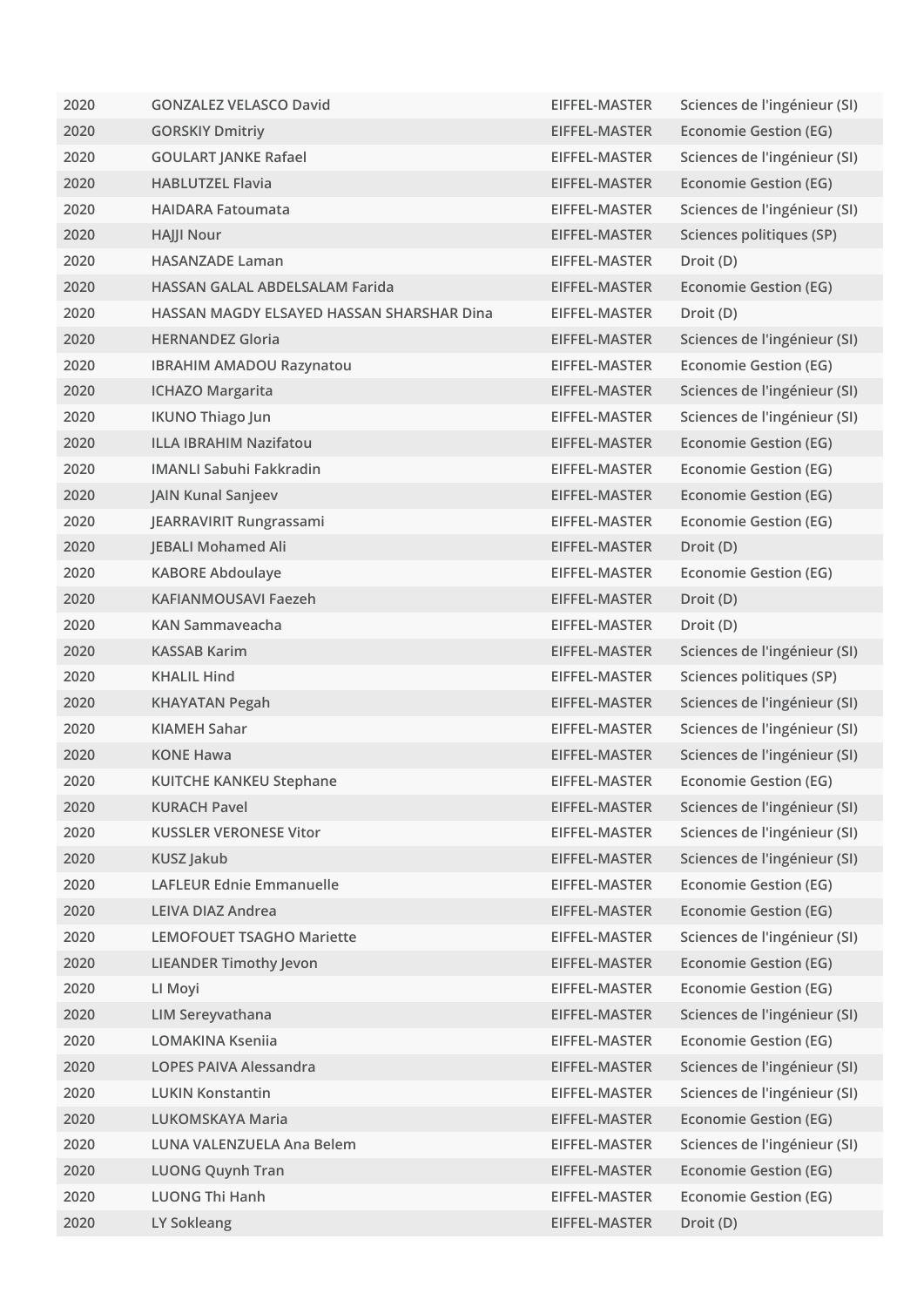| 2020 | <b>MAGDY SAYED Hagar</b>                   | EIFFEL-MASTER | Economie Gestion (EG)        |
|------|--------------------------------------------|---------------|------------------------------|
| 2020 | <b>MAHASHABDE Aniruddh</b>                 | EIFFEL-MASTER | <b>Economie Gestion (EG)</b> |
| 2020 | <b>MAMMADOVA Yegana</b>                    | EIFFEL-MASTER | Droit (D)                    |
| 2020 | <b>MANI Amine</b>                          | EIFFEL-MASTER | Sciences de l'ingénieur (SI) |
| 2020 | MARIA JOSEPH Paul Stephen                  | EIFFEL-MASTER | Sciences de l'ingénieur (SI) |
| 2020 | <b>MARINHO FERNANDES Danilo</b>            | EIFFEL-MASTER | Sciences de l'ingénieur (SI) |
| 2020 | MARQUES VERISSIMO DE FARIAS Carolina       | EIFFEL-MASTER | Sciences politiques (SP)     |
| 2020 | MARROQUIN REYNOSO Andrea                   | EIFFEL-MASTER | <b>Economie Gestion (EG)</b> |
| 2020 | <b>MASLENNIKOV Sergei</b>                  | EIFFEL-MASTER | <b>Economie Gestion (EG)</b> |
| 2020 | <b>MAZIGH Ahmed Iahia</b>                  | EIFFEL-MASTER | Sciences de l'ingénieur (SI) |
| 2020 | <b>MEDHAT MAGDY MOUNIR Martina</b>         | EIFFEL-MASTER | Sciences politiques (SP)     |
| 2020 | <b>MENDOZA PALLARES Jorge Andres</b>       | EIFFEL-MASTER | Sciences de l'ingénieur (SI) |
| 2020 | <b>MENEZES E SOUZA Fabiano</b>             | EIFFEL-MASTER | Sciences de l'ingénieur (SI) |
| 2020 | <b>MEZIANI Sara</b>                        | EIFFEL-MASTER | <b>Economie Gestion (EG)</b> |
| 2020 | <b>MICHALEWICZ Kevin</b>                   | EIFFEL-MASTER | Sciences de l'ingénieur (SI) |
| 2020 | <b>MICHELON ZARDO Luiz Marcelo</b>         | EIFFEL-MASTER | Sciences politiques (SP)     |
| 2020 | MIRADONAVALONA Brunah Rakotonjanahary      | EIFFEL-MASTER | <b>Economie Gestion (EG)</b> |
| 2020 | <b>MISHRA Avani</b>                        | EIFFEL-MASTER | <b>Economie Gestion (EG)</b> |
| 2020 | MOHAMAD SAYED GHARIB HASSANEIN Abdelrahman | EIFFEL-MASTER | <b>Economie Gestion (EG)</b> |
| 2020 | <b>MOLAK Katarzyna</b>                     | EIFFEL-MASTER | Sciences politiques (SP)     |
| 2020 | <b>MONTANO ACEVEDO Carlos Mario</b>        | EIFFEL-MASTER | Sciences de l'ingénieur (SI) |
| 2020 | <b>MONTESANO Juliana</b>                   | EIFFEL-MASTER | Sciences politiques (SP)     |
| 2020 | <b>MONTOYA AGUIRRE Maria</b>               | EIFFEL-MASTER | <b>Economie Gestion (EG)</b> |
| 2020 | <b>MORAES SARMENTO LIMA Rafael</b>         | EIFFEL-MASTER | <b>Economie Gestion (EG)</b> |
| 2020 | <b>MORENO DIMATE Juan Nicolas</b>          | EIFFEL-MASTER | Sciences de l'ingénieur (SI) |
| 2020 | <b>MORGUN Nikita</b>                       | EIFFEL-MASTER | <b>Economie Gestion (EG)</b> |
| 2020 | <b>MOUSSIK Mouad</b>                       | EIFFEL-MASTER | Sciences de l'ingénieur (SI) |
| 2020 | MUJICA FUENTES Dominga Ignacia             | EIFFEL-MASTER | Sciences de l'ingénieur (SI) |
| 2020 | <b>MUSTAFAYEVA Sakina</b>                  | EIFFEL-MASTER | <b>Economie Gestion (EG)</b> |
| 2020 | MUTHUKRISHNAN Sanjana                      | EIFFEL-MASTER | <b>Economie Gestion (EG)</b> |
| 2020 | <b>MU Yutong</b>                           | EIFFEL-MASTER | <b>Economie Gestion (EG)</b> |
| 2020 | <b>NARAIN Shruti</b>                       | EIFFEL-MASTER | <b>Economie Gestion (EG)</b> |
| 2020 | <b>NDAO Alioune Badara</b>                 | EIFFEL-MASTER | <b>Economie Gestion (EG)</b> |
| 2020 | <b>NGUNJIRI Anastacia</b>                  | EIFFEL-MASTER | Sciences politiques (SP)     |
| 2020 | <b>NGUYEN An Khanh</b>                     | EIFFEL-MASTER | Sciences de l'ingénieur (SI) |
| 2020 | <b>NGUYEN Manh Hung</b>                    | EIFFEL-MASTER | Sciences de l'ingénieur (SI) |
| 2020 | <b>NGUYEN Thanh Bao Tin</b>                | EIFFEL-MASTER | Sciences de l'ingénieur (SI) |
| 2020 | <b>NGUYEN Trung Thang</b>                  | EIFFEL-MASTER | Sciences de l'ingénieur (SI) |
| 2020 | <b>NGUYEN Van Lam</b>                      | EIFFEL-MASTER | Sciences de l'ingénieur (SI) |
| 2020 | <b>NIENABER Ryno</b>                       | EIFFEL-MASTER | Sciences de l'ingénieur (SI) |
| 2020 | NIVETHA Karthikeyan                        | EIFFEL-MASTER | <b>Economie Gestion (EG)</b> |
| 2020 | <b>NORNG Vannvatthana</b>                  | EIFFEL-MASTER | Sciences de l'ingénieur (SI) |
| 2020 | <b>NOUATIN Steve Baggio Sedjro</b>         | EIFFEL-MASTER | Sciences de l'ingénieur (SI) |
| 2020 | <b>NURIYEV Murad</b>                       | EIFFEL-MASTER | <b>Economie Gestion (EG)</b> |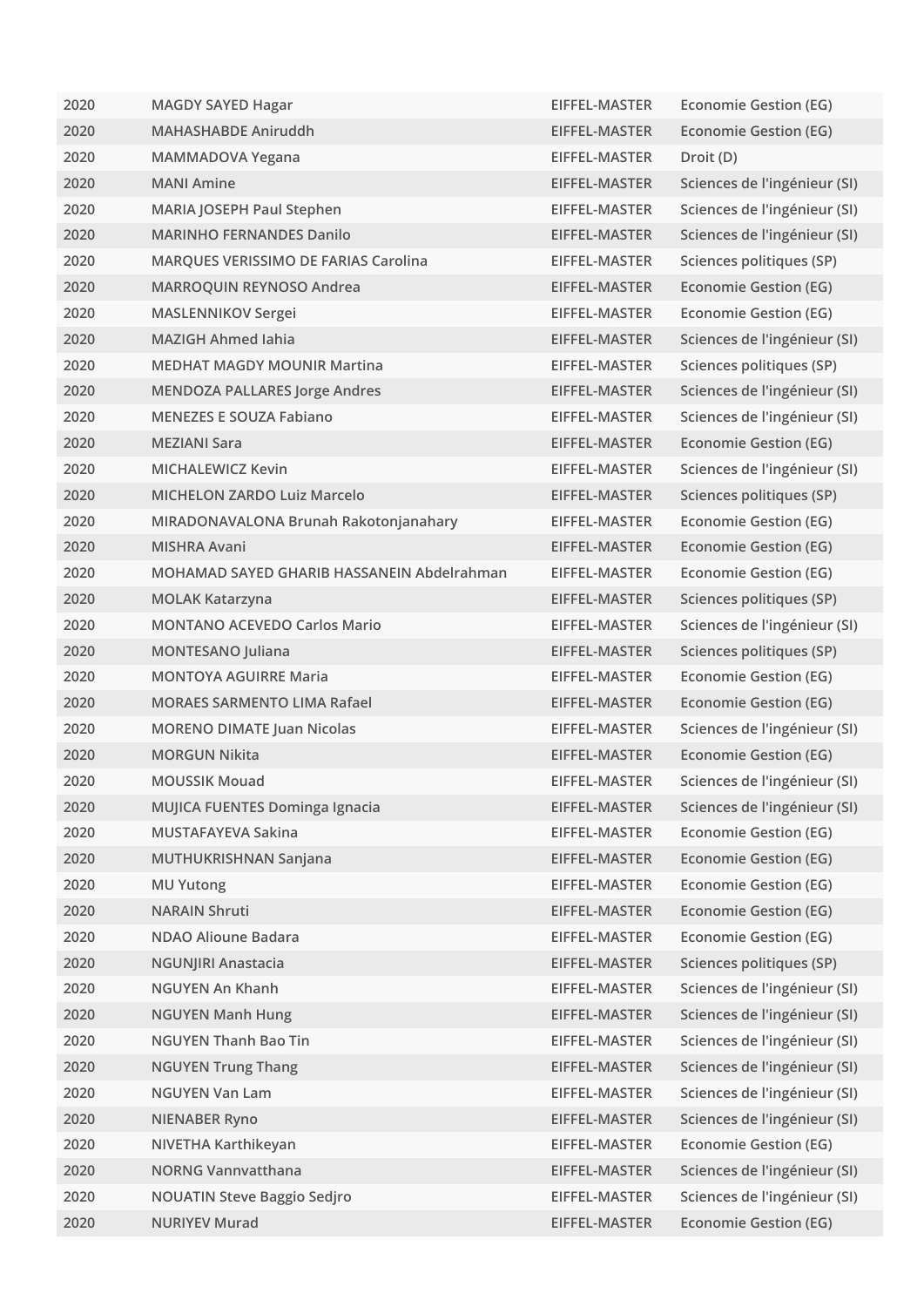| 2020 | <b>OBARA YAMAKOSHI Nicolas Vitor Yuki</b>  | EIFFEL-MASTER | Sciences de l'ingénieur (SI) |
|------|--------------------------------------------|---------------|------------------------------|
| 2020 | <b>OBILEYE Abdulhameed</b>                 | EIFFEL-MASTER | <b>Economie Gestion (EG)</b> |
| 2020 | <b>OCHOA Sebastian Ariel</b>               | EIFFEL-MASTER | Sciences de l'ingénieur (SI) |
| 2020 | <b>OGUNKOLA Mercy</b>                      | EIFFEL-MASTER | <b>Economie Gestion (EG)</b> |
| 2020 | OJEIMI Najla                               | EIFFEL-MASTER | Sciences de l'ingénieur (SI) |
| 2020 | <b>OLASCOAGA FRANCOZ Ximena</b>            | EIFFEL-MASTER | <b>Economie Gestion (EG)</b> |
| 2020 | <b>ONGUENE NDONGO Sebastien Olivier</b>    | EIFFEL-MASTER | <b>Economie Gestion (EG)</b> |
| 2020 | <b>ORABONI CARVALHO Andre</b>              | EIFFEL-MASTER | Sciences de l'ingénieur (SI) |
| 2020 | <b>OUAJMANE Kholoud</b>                    | EIFFEL-MASTER | <b>Economie Gestion (EG)</b> |
| 2020 | <b>OZDILEK Melisa</b>                      | EIFFEL-MASTER | <b>Economie Gestion (EG)</b> |
| 2020 | PACZKO BOZKO CECCHINI Gabriela             | EIFFEL-MASTER | Economie Gestion (EG)        |
| 2020 | <b>PAEGLE Lauris</b>                       | EIFFEL-MASTER | Sciences politiques (SP)     |
| 2020 | <b>PAL Kaustav</b>                         | EIFFEL-MASTER | <b>Economie Gestion (EG)</b> |
| 2020 | <b>PECHURINA Anna</b>                      | EIFFEL-MASTER | <b>Economie Gestion (EG)</b> |
| 2020 | <b>PEDROTTI Felipe Augusto</b>             | EIFFEL-MASTER | Sciences de l'ingénieur (SI) |
| 2020 | <b>PERALTE Emmanuel</b>                    | EIFFEL-MASTER | <b>Economie Gestion (EG)</b> |
| 2020 | <b>PERIYASAMY Abishek</b>                  | EIFFEL-MASTER | <b>Economie Gestion (EG)</b> |
| 2020 | <b>PHAN Van Khai</b>                       | EIFFEL-MASTER | Sciences de l'ingénieur (SI) |
| 2020 | <b>PHUNG Tri Luong</b>                     | EIFFEL-MASTER | Sciences de l'ingénieur (SI) |
| 2020 | <b>PIANA BROILO Artur</b>                  | EIFFEL-MASTER | Sciences de l'ingénieur (SI) |
| 2020 | PINHEIRO TERASHIMA Rafael Seigi            | EIFFEL-MASTER | Sciences de l'ingénieur (SI) |
| 2020 | <b>PROKHOSHIN Nikita</b>                   | EIFFEL-MASTER | Sciences de l'ingénieur (SI) |
| 2020 | <b>PULIDO PENA Oscar Camilo</b>            | EIFFEL-MASTER | Sciences de l'ingénieur (SI) |
| 2020 | <b>QUINTERO BORRERO Valerie</b>            | EIFFEL-MASTER | Droit (D)                    |
| 2020 | <b>RAINA Roshi</b>                         | EIFFEL-MASTER | <b>Economie Gestion (EG)</b> |
| 2020 | <b>RESENDE DE OLIVEIRA Luma Murta</b>      | EIFFEL-MASTER | Sciences de l'ingénieur (SI) |
| 2020 | RIABOVA Marianna                           | EIFFEL-MASTER | <b>Economie Gestion (EG)</b> |
| 2020 | RIECHERT SENKO Fernanda                    | EIFFEL-MASTER | <b>Economie Gestion (EG)</b> |
| 2020 | RIVERA BAENA Oscar Daniel                  | EIFFEL-MASTER | Sciences de l'ingénieur (SI) |
| 2020 | <b>RIVERA RUA Carolina</b>                 | EIFFEL-MASTER | <b>Economie Gestion (EG)</b> |
| 2020 | ROCHA DOS SANTOS Romulo                    | EIFFEL-MASTER | Sciences de l'ingénieur (SI) |
| 2020 | <b>RODRIGO ANDRES Canek Aragon</b>         | EIFFEL-MASTER | Sciences de l'ingénieur (SI) |
| 2020 | <b>RODRIGUEZ FLORES Cesar</b>              | EIFFEL-MASTER | Sciences de l'ingénieur (SI) |
| 2020 | <b>ROMAN Santiago</b>                      | EIFFEL-MASTER | <b>Economie Gestion (EG)</b> |
| 2020 | ROMERO NINO Jesus Alberto                  | EIFFEL-MASTER | Sciences de l'ingénieur (SI) |
| 2020 | ROQUE ALMEIDA MATOS Leonardo               | EIFFEL-MASTER | Sciences de l'ingénieur (SI) |
| 2020 | <b>ROY Deepayan</b>                        | EIFFEL-MASTER | <b>Economie Gestion (EG)</b> |
| 2020 | <b>SAADEH Mariana</b>                      | EIFFEL-MASTER | Droit (D)                    |
| 2020 | <b>SAHU Divyansh</b>                       | EIFFEL-MASTER | <b>Economie Gestion (EG)</b> |
| 2020 | SAID RIBEIRO Fernando Karim                | EIFFEL-MASTER | Sciences de l'ingénieur (SI) |
| 2020 | <b>SAKHAPOV Daniil</b>                     | EIFFEL-MASTER | Sciences de l'ingénieur (SI) |
| 2020 | <b>SALMAN Ranim</b>                        | EIFFEL-MASTER | Sciences de l'ingénieur (SI) |
| 2020 | <b>SAMAALI Mouna</b>                       | EIFFEL-MASTER | Sciences de l'ingénieur (SI) |
| 2020 | SAMEH MOHAMED MOHAMED BAKRY ELSEDFY Jaidaa | EIFFEL-MASTER | <b>Economie Gestion (EG)</b> |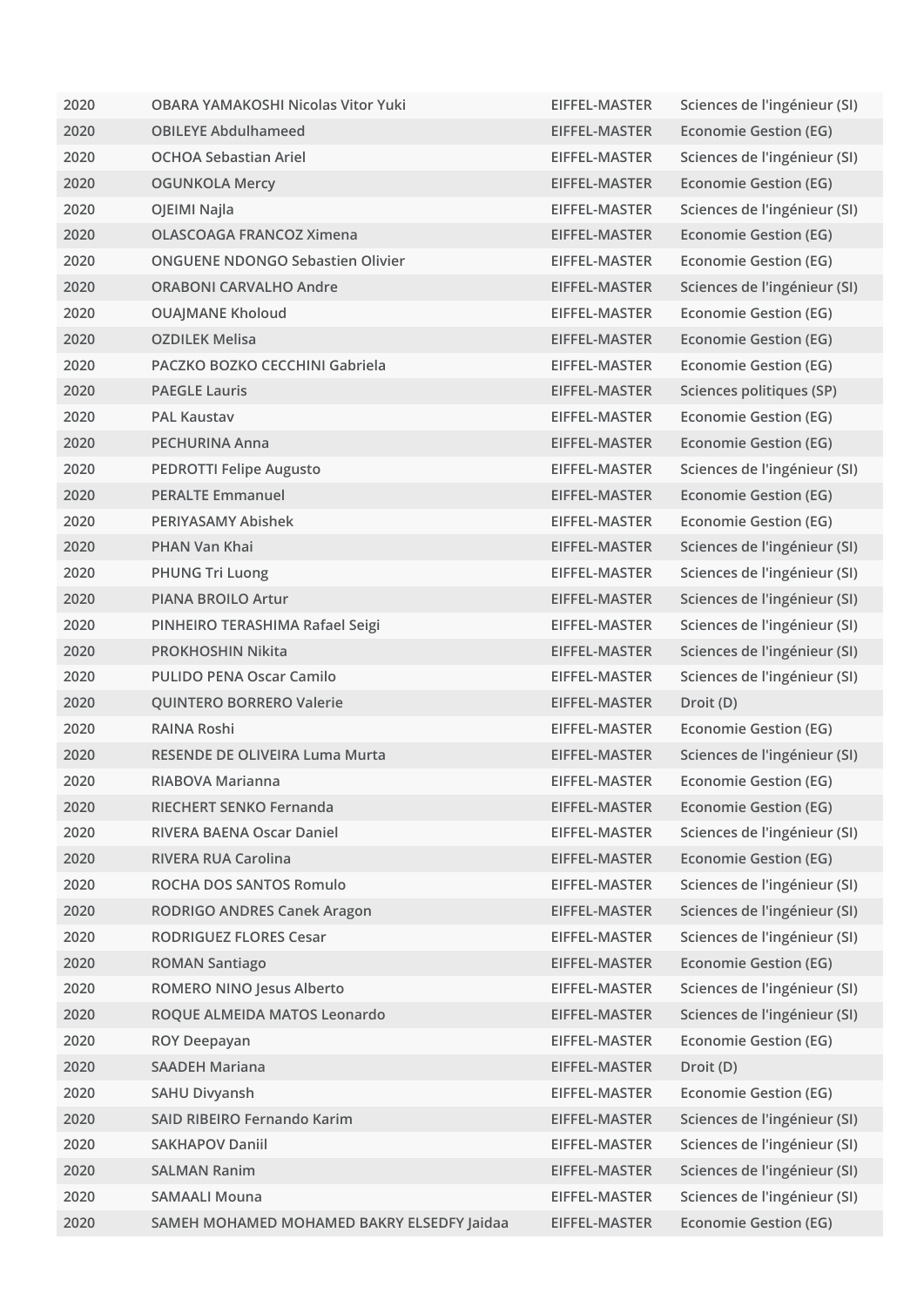| 2020 | <b>SAMY SOBHY ABDOU Mariz</b>           | EIFFEL-MASTER | <b>Economie Gestion (EG)</b> |
|------|-----------------------------------------|---------------|------------------------------|
| 2020 | <b>SANTOS BUSTOS Julian Alfonso</b>     | EIFFEL-MASTER | Sciences de l'ingénieur (SI) |
| 2020 | SANTOS PENHA DE OLIVEIRA Joao Lucas     | EIFFEL-MASTER | Sciences de l'ingénieur (SI) |
| 2020 | <b>SANTOS YOUNG Erik Esleider</b>       | EIFFEL-MASTER | Droit (D)                    |
| 2020 | <b>SHAHIN Hossam</b>                    | EIFFEL-MASTER | <b>Economie Gestion (EG)</b> |
| 2020 | <b>SHNAIDER Vlada</b>                   | EIFFEL-MASTER | Droit (D)                    |
| 2020 | SIABI Koffi Amnuve Achille              | EIFFEL-MASTER | <b>Economie Gestion (EG)</b> |
| 2020 | <b>SIBY Abdoulaye Constant</b>          | EIFFEL-MASTER | Sciences de l'ingénieur (SI) |
| 2020 | <b>SILVA RAMIREZ Omar Esteban</b>       | EIFFEL-MASTER | Sciences de l'ingénieur (SI) |
| 2020 | SILVA RUSSI Edgar Ricardo               | EIFFEL-MASTER | Sciences de l'ingénieur (SI) |
| 2020 | SINGH Ashandeep                         | EIFFEL-MASTER | <b>Economie Gestion (EG)</b> |
| 2020 | <b>SIQUEIRA THIMOTEA Mateus</b>         | EIFFEL-MASTER | Sciences de l'ingénieur (SI) |
| 2020 | <b>SOLINA Natalia</b>                   | EIFFEL-MASTER | <b>Economie Gestion (EG)</b> |
| 2020 | SOMANI Rishi Raj                        | EIFFEL-MASTER | <b>Economie Gestion (EG)</b> |
| 2020 | SOMBHATLA Harika                        | EIFFEL-MASTER | <b>Economie Gestion (EG)</b> |
| 2020 | <b>SOUSA FELICIO Solano Elias</b>       | EIFFEL-MASTER | Sciences de l'ingénieur (SI) |
| 2020 | <b>SOUTO RODRIGUEZ Thales Augusto</b>   | EIFFEL-MASTER | Sciences de l'ingénieur (SI) |
| 2020 | <b>SULTONOVA Yayra</b>                  | EIFFEL-MASTER | <b>Economie Gestion (EG)</b> |
| 2020 | <b>TABORDA Alejandro</b>                | EIFFEL-MASTER | Sciences de l'ingénieur (SI) |
| 2020 | <b>TAKI Koffi Joel</b>                  | EIFFEL-MASTER | <b>Economie Gestion (EG)</b> |
| 2020 | TANEJA Monash                           | EIFFEL-MASTER | <b>Economie Gestion (EG)</b> |
| 2020 | <b>TAN Vanlik</b>                       | EIFFEL-MASTER | <b>Economie Gestion (EG)</b> |
| 2020 | <b>THO Monija</b>                       | EIFFEL-MASTER | <b>Economie Gestion (EG)</b> |
| 2020 | <b>TOKUMOTO Yuichi</b>                  | EIFFEL-MASTER | Sciences de l'ingénieur (SI) |
| 2020 | <b>TOLEDO Marina</b>                    | EIFFEL-MASTER | Sciences de l'ingénieur (SI) |
| 2020 | <b>TOMININ Vladislav</b>                | EIFFEL-MASTER | Sciences de l'ingénieur (SI) |
| 2020 | <b>TOMININ Yaroslav</b>                 | EIFFEL-MASTER | Sciences de l'ingénieur (SI) |
| 2020 | <b>TORRES TORO Alejandro</b>            | EIFFEL-MASTER | Sciences de l'ingénieur (SI) |
| 2020 | <b>TRAORE Alima</b>                     | EIFFEL-MASTER | <b>Economie Gestion (EG)</b> |
| 2020 | <b>TRESPALACIOS VILLALOBOS Natalia</b>  | EIFFEL-MASTER | Sciences de l'ingénieur (SI) |
| 2020 | <b>TURMANIDZE Ketevan</b>               | EIFFEL-MASTER | Sciences politiques (SP)     |
| 2020 | <b>UY Chouleang</b>                     | EIFFEL-MASTER | Droit (D)                    |
| 2020 | <b>VALLEJO JIMENEZ Sebastian</b>        | EIFFEL-MASTER | Sciences de l'ingénieur (SI) |
| 2020 | <b>VANESSA Mendes Ribeiro</b>           | EIFFEL-MASTER | <b>Economie Gestion (EG)</b> |
| 2020 | <b>VAN HUYSTTEEN Thomas</b>             | EIFFEL-MASTER | <b>Economie Gestion (EG)</b> |
| 2020 | <b>VELASQUEZ SARMIENTO Edgar Andres</b> | EIFFEL-MASTER | Sciences de l'ingénieur (SI) |
| 2020 | <b>VELAZQUEZ RODRIGUEZ Andrea</b>       | EIFFEL-MASTER | <b>Economie Gestion (EG)</b> |
| 2020 | VENKATAKRISHNAN Rajiv Srivatsan         | EIFFEL-MASTER | <b>Economie Gestion (EG)</b> |
| 2020 | <b>VICENTE RIBEIRO Bruna</b>            | EIFFEL-MASTER | Sciences de l'ingénieur (SI) |
| 2020 | <b>VIEIRA RODRIGUES Sarah Magna</b>     | EIFFEL-MASTER | Sciences de l'ingénieur (SI) |
| 2020 | <b>VILLADA MARTINEZ Mateo</b>           | EIFFEL-MASTER | <b>Economie Gestion (EG)</b> |
| 2020 | <b>VISWANATHAN Shivani</b>              | EIFFEL-MASTER | Sciences de l'ingénieur (SI) |
| 2020 | <b>VIVEK Pratyush</b>                   | EIFFEL-MASTER | <b>Economie Gestion (EG)</b> |
| 2020 | <b>VORUN Phackdey</b>                   | EIFFEL-MASTER | <b>Economie Gestion (EG)</b> |